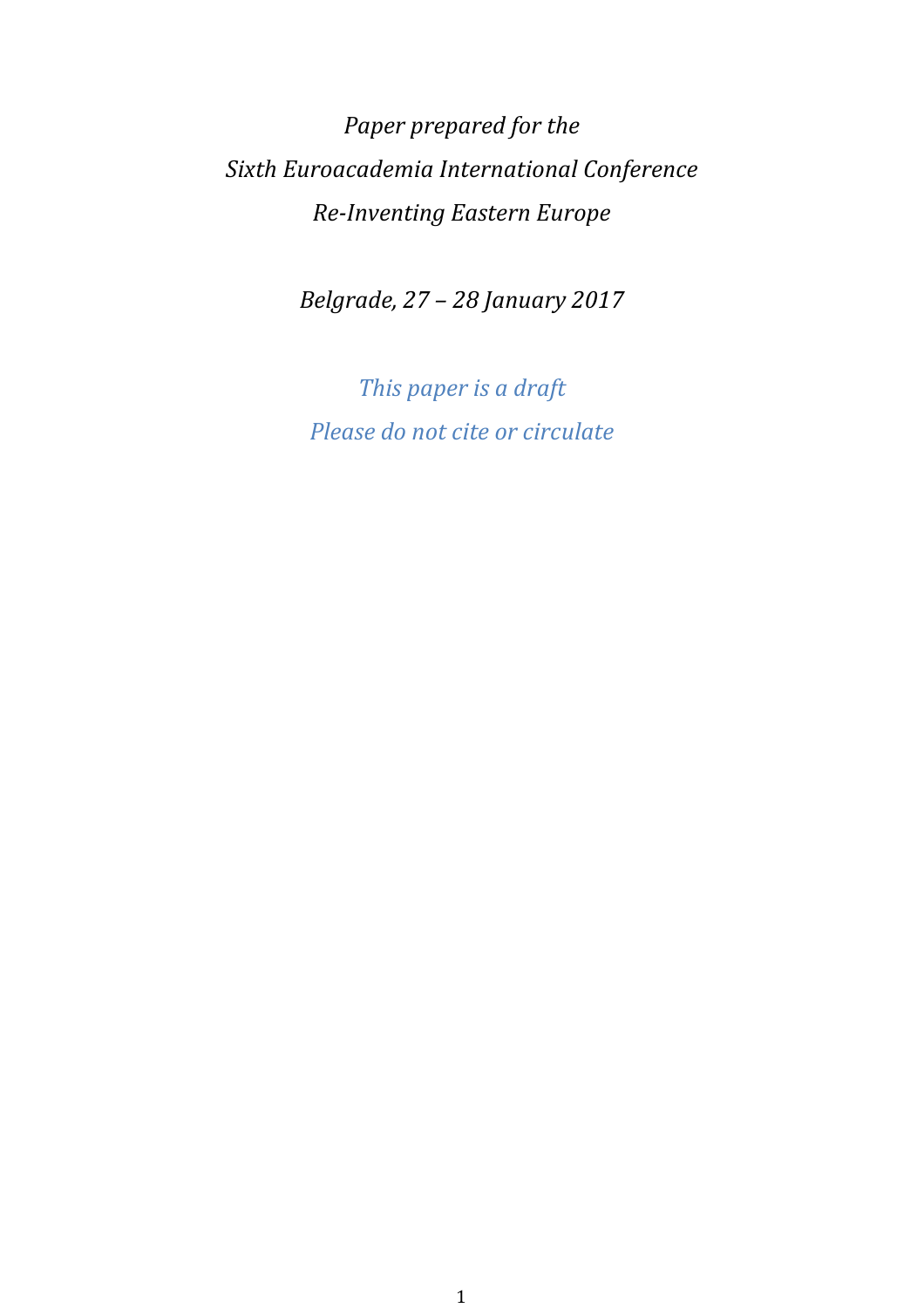# *Make Macedonia great again! The new face of Skopje and the Macedonians' identity dilemma.*

Piacentini Arianna University of Milan **arianna.piacentini@unimi.it**

#### *Abstract*

*For long time, the existence and the nature of the Macedonian nation have been contested by Macedonia's neighbours - particularly Greece and Bulgaria. With the establishment of Tito's Yugoslavia Macedonia became a federal unit and its inhabitants, the Macedonians, a constituent nation. However, the Yugoslav decades seems to have been only a buffer-time period, and identity disputes re-emerged in 1991 with Macedonia's declaration of independence. A huge debate with Greece started over the use of the term Macedonia but, more profoundly, over the symbolical meaning and national importance of all that the term Macedonia symbolizes.* 

*From 2010, the Macedonian government has undertaken a project called "Skopje 2014", aimed to renew the capital city Skopje not only by adopting neo-baroque style and building statues but also renaming the major streets, the stadium, the airport and the schools after the names of alleged ancestors lived in "a glorious past". Hence, the project has gradually shaped, and changed, not only the identity of Skopje but the one of the Macedonian nation more generally, producing new national narratives.* 

*The importance in analysing what seemed to be a simple urban renovation lays, therefore, in a devious identity politics whose narrative is emphasizing a direct descent of the Macedonian people from Alexander the Great. However, opinions concerning reason and purpose of this new identity building are many, ranging from a serious identity crisis, to more economical and political reasons.* 

*Nevertheless, considering the turbulent past of the Macedonian nation-building, the paper seeks to analyse more in detail this "making Macedonia great again" by means of architecture, paying particular attention to the new statepromoted 'ethnogenesis' and the national narratives attached to it.* 

#### *Key words*

*Nation Building – National narratives - Macedonia - Skopje 2014 – Urban Renovation*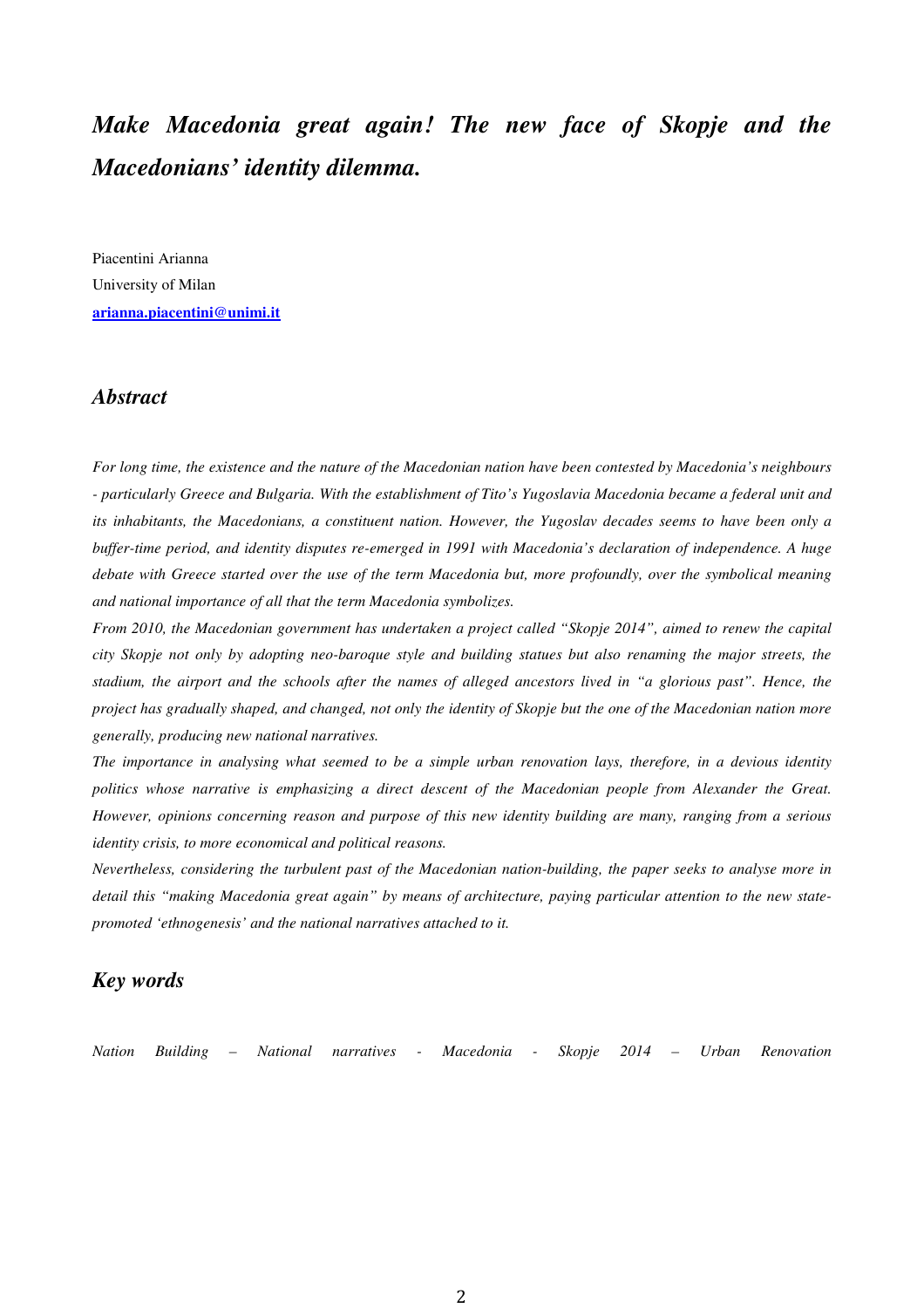## **Introduction**

Implemented by the Macedonian national party VMRO-DPMNE<sup>1</sup>, the project "Skopje 2014" renewed the urban image of Skopje, capital city of the Former Yugoslav Republic of Macedonia (FYROM)<sup>2</sup> and promoted a feeling of direct descent from the Ancient Macedonians, epitomized by the figure of Alexander the Great.

Impressive statues, fountains and even a triumphal arch now stand in all their grandeur in the city centre of the Macedonian capital, Skopje.

Although apparently meant to give a new face to Skopje, whose architectural heritage is predominantly Socialist and partly Ottoman, the urban change is however also tied to a "great" national narrative concerning the Macedonian nation – which apparently is shaping, and changing, not only the city of Skopje but also the national identity of the Macedonians.

The Macedonian nation had a turbulent past in matter of recognition, and still nowadays its national distinctiveness and uniqueness is contested. Throughout its history, the geographic area of Macedonia has indeed been a crossroads of populations that influenced, with their religions, cultures and traditions, the identity building processes of the area's inhabitants. However, the term "Macedonia" had for long time had a regional/geographic connotation and only then assumed a national one.

For different reasons, Macedonia's neighbouring states contested its identity and the very existence of the nation as separate and unique and, after the Yugoslav decades - which seemed to have put an end to the contestations - the debate over "Macedonia" began again.

The recent implementation of the project "Skopje 2014", and the possible meanings attached to it, have thus to be read in the light of centuries of contestation and struggle for distinctiveness, in which the production of new national memories serves the purpose to give solid and ancient roots to an apparently "fragile and more recent" nation - hence assuring uniqueness.

Therefore, this contribution aims to analyse more in detail possible reasons and interpretations behind the ambiguous project recently implemented. The paper will firstly historically contextualize the "Macedonian question(s)", exploring its origin as well as standpoints/claims of both the Macedonians and its opponents; then, deepening the most recent debate over the Macedonian nation (and state) with Greece, it will proceed with a clear analysis of the devious identity politics connected to the project "Skopje 2014".

The aim of the article is, thus, to shed light on this "making Macedonia great again" by means of architecture, trying to better understand the new state-promoted "ethnogenesis" contextualizing and deepening what there is behind the new, but at the same time old, national narratives conveyed.

# **The "Macedonian Question"**

Before entering Yugoslavia and gaining political recognition as a federal republic, Macedonia's history has been turbulent and, from an identity point of view, quite problematic.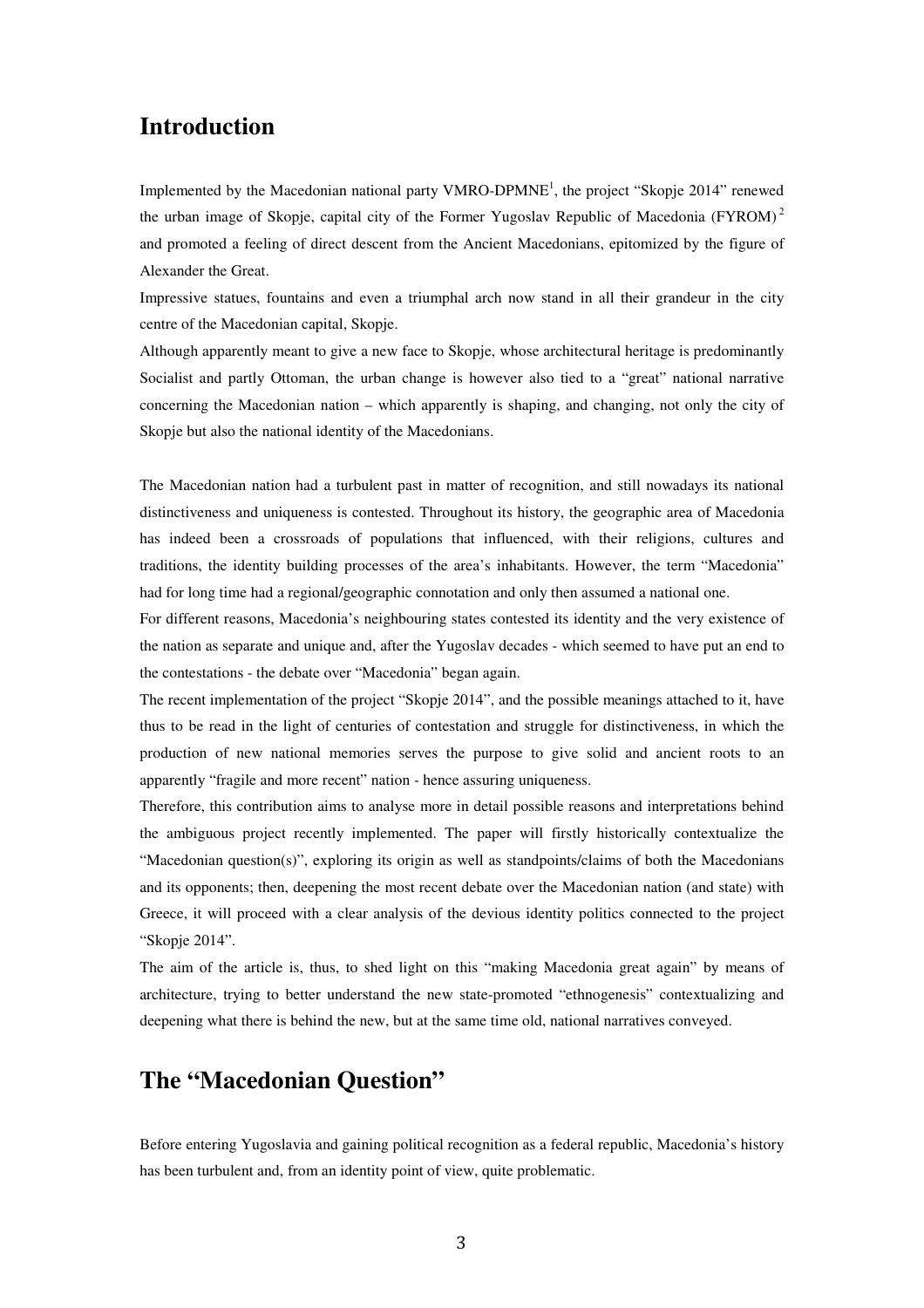"Who are the Macedonians?"<sup>3</sup> has, indeed, been a frequently asked question that, nevertheless, still has a considerable relevance in contemporary identity discourses in Macedonia. The question deals with the process of collective identity creation as well as state building, and we may say both processes have not ended yet.

The origins of the Macedonian question can be traced back in the pre-Yugoslav era, where the geographic area of Macedonia was subject of conquests and partitions. According to the conqueror, the population has often been subject to homogenization and assimilation and shifting identifications was often the result of forced identification pursued by the dominant group – as, for instance, "Serbianization", "Bulgarization" and "Hellenization". The people living in the geographical region of Macedonia were called Macedonians because of the territory they inhabited, and the term has for long had a purely geographical connotation. The debate, thus, was essentially over the inhabitants' ethnonational identity  $-$  if they were Bulgarians, Serbs or Greeks<sup>4</sup>.

The issue, meaning what is Macedonia and who are the Macedonians, is complicated from different points of view. As Poulton<sup>5</sup> explains, the Macedonian issue can be described in three possible ways: first, we can consider as Macedonia the geographic area currently divided between Greece, Bulgaria and the Republic of Macedonia; the second way is to identify Macedonians as the citizens of current Republic of Macedonia and, finally, the third way is to ethnically identify as Macedonians the Slavs inhabitants either of geographic Macedonia or Republic of Macedonia.

The geographic area of Macedonia has been part of the Kingdom of Macedonia, led by Philip II (359- 336 BC) and, after his death, by his son Alexander the Great – under which a vast empire, that reached Asia and Africa as well, was created. The Slavs came around the  $6<sup>th</sup>$  century and, subsequently, the geographic area of Macedonia was alternately part of the Bulgarian or Byzantine empires until when, in the  $14<sup>th</sup>$  century, it became part of the Ottoman Empire – which administrated its territory according to the *millet system*, differentiating the communities following their respective religious backgrounds.

Particularly in the  $18<sup>th</sup>$  century, when the rise of nationalisms in the West impacted also the Sublime Porte, the way in which people were looking at themselves progressively changed and the *millet* started to be identified with the national group, becoming "the prime focus of identity"<sup>6</sup> .

The 19<sup>th</sup> century, then, saw the beginning of hostilities between Ottomans' controlled peoples and the progressive decline of the Ottoman power led to growing interest towards the geographic area of Macedonia: thus, a separate Macedonian national consciousness slowly began to develop<sup>7</sup>.

Following the *millet* system, the Orthodox peoples (Serbs, Greeks, Vlachs, etc.) under the Ottomans were all regrouped in the same unit, called *Rum Millet*. When Serbia gained autonomy from the Ottomans (1915) and the Kingdom of Greece established (1832), the Ottomans "recognized the necessity for autocephalous ecclesiastical jurisdiction in these units, eventually leading to the establishment of independent national churches in both states". However, also neighbouring Bulgaria demanded its own separate church and, after a Bulgarian Exarchate was established in 1870, religious allegiances basically turned into national allegiances, synonymous of national identities<sup>9</sup>. Given the circumstances, the three neighbouring powers turned their eyes towards the territory of Macedonia and "the eventual annexation of the largest possible portion of geographic Macedonia became thus pivotal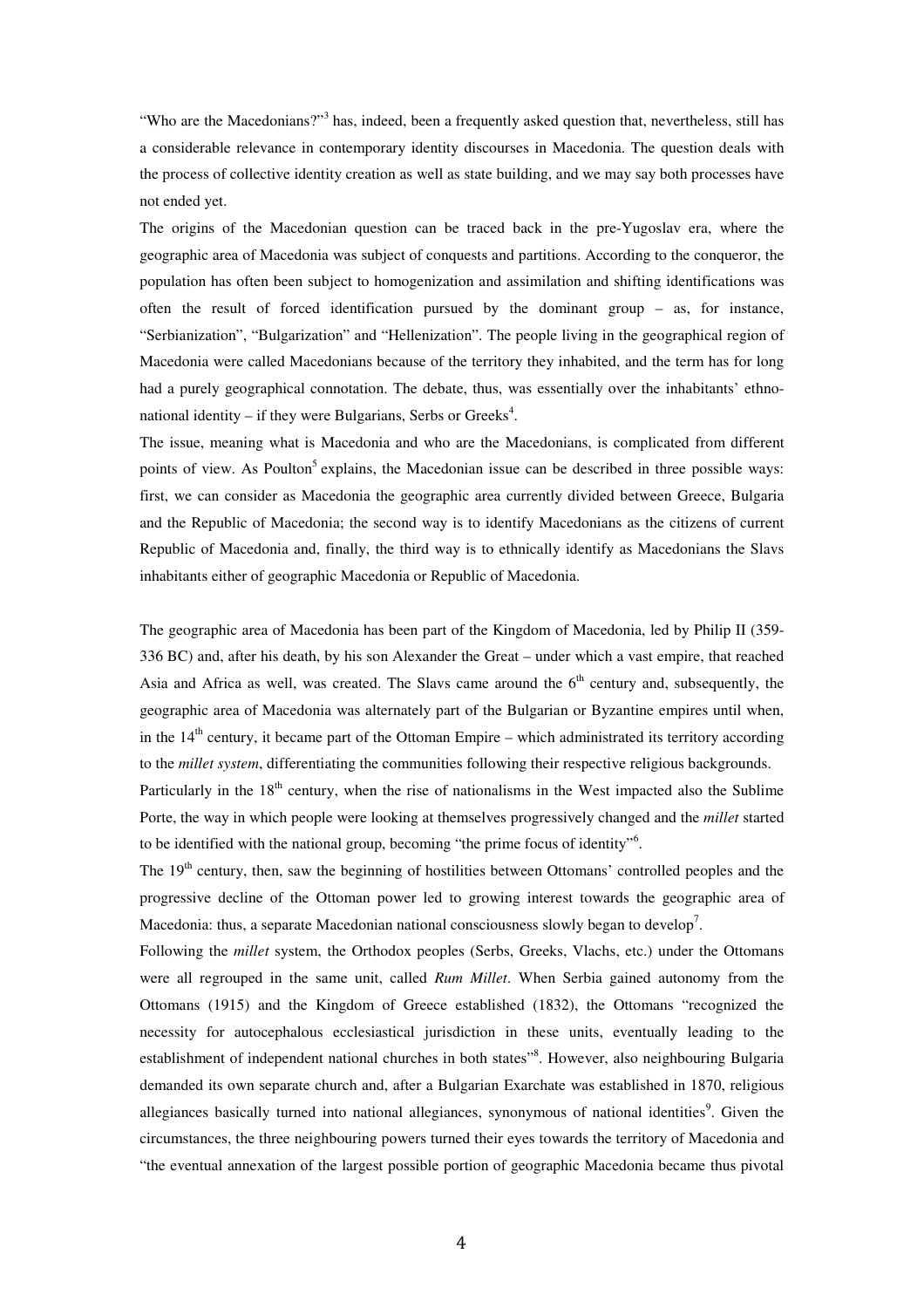in the nationalist and irredentist plans of Bulgaria, Greece and Serbia and a fundamental consideration of their national consciousness"<sup>10</sup>.

Macedonia thus soon became "a bone of contention" claimed by Bulgaria on the basis that its population was allegedly Bulgarian; by Greece, which claimed the Macedonian territory was its own; and by Serbia on the basis that the population of Macedonia was also Slavic-speaking. Therefore, from the 1870s, the three countries made considerable efforts to carve out areas of influence and homogenize the Macedonian population by means of education and religious institutions. This was essentially the core of the "Macedonian question".

Nevertheless, as mentioned, a separate Macedonian national consciousness and identity slowly began to develop and in the beginning of the  $20<sup>th</sup>$  century<sup>11</sup> the first struggle for an independent Macedonia occurred. The *Vnatrešna Makedonska Revolucionerna Organizacija* (VMRO) was a revolutionary organisation tied with Bulgarian nationalist<sup>12</sup> which organized the Ilinden Uprising, on 2 August 1903: the rebellion was presented as a struggle for Macedonia's autonomy and played an important role in fighting against the Ottomans, but also against Greek and Serbian aspirations in Macedonia. However, as argued by Banac <sup>13</sup> "the VMRO preached Macedonia autonomy, but was in fact a Bulgarian irredentist organization" and "autonomy, then, was the best prophylactic against partition […] the idea of Macedonian autonomy (or separatism) was strictly political and did not imply a secession from Bulgar nationhood"<sup>14</sup>. The VMRO attempt, nevertheless, failed and the Macedonian consciousness "remained fixed for decades on Bulgaria"<sup>15</sup>.

However, the regional situation changed soon when, with the Balkan Wars (1912-13), the geographical area of Macedonia was partitioned into three areas of influence - respectively called Aegean Macedonia under Greece, Pirin Macedonia under Bulgaria, and Vardar Macedonian under Serbia. In 1918, under the rule of king Karađorđević*,* the Kingdom of Serbs, Croats and Slovenes was established and, from 1929, the Kingdom became a royal dictatorship under the name of Yugoslavia - which forced upon the other nations the Yugoslav Unity<sup>16</sup>.

For what concerns the Macedonian territory, the *Vardarska Banovina* (District of Vardar) remained under the Serbian domination until 1941; the population was target of a Serbianization process aimed to promptly dissolve any Bulgarian affiliation and association<sup>17</sup> and the region referred to as "Southern" Serbia". Generalized discontent led to welcoming the Bulgarian occupying forces (1941), but the same process of Bulgarization and national homogenization occurred.

In the course of the Second World War, then, the Communist gradually attracted the Macedonians and, after having gained control over Vardar Macedonia, they set up the People's Republic of Macedonia – appeasing neighbouring's claims on Macedonian territory and people, and widely contributing to define what has then become the Macedonian nation.

#### **The "New Macedonian Question"**

On the symbolic day of 2 August 1944 – also known as "Second Ilinden" -, the first ASNOM<sup>18</sup> Assembly proclaimed the Macedonians constituent nation of the People's Republic of Macedonia (then Socialist Republic of Macedonia) – now a federal unit within the Socialist Federal Republic of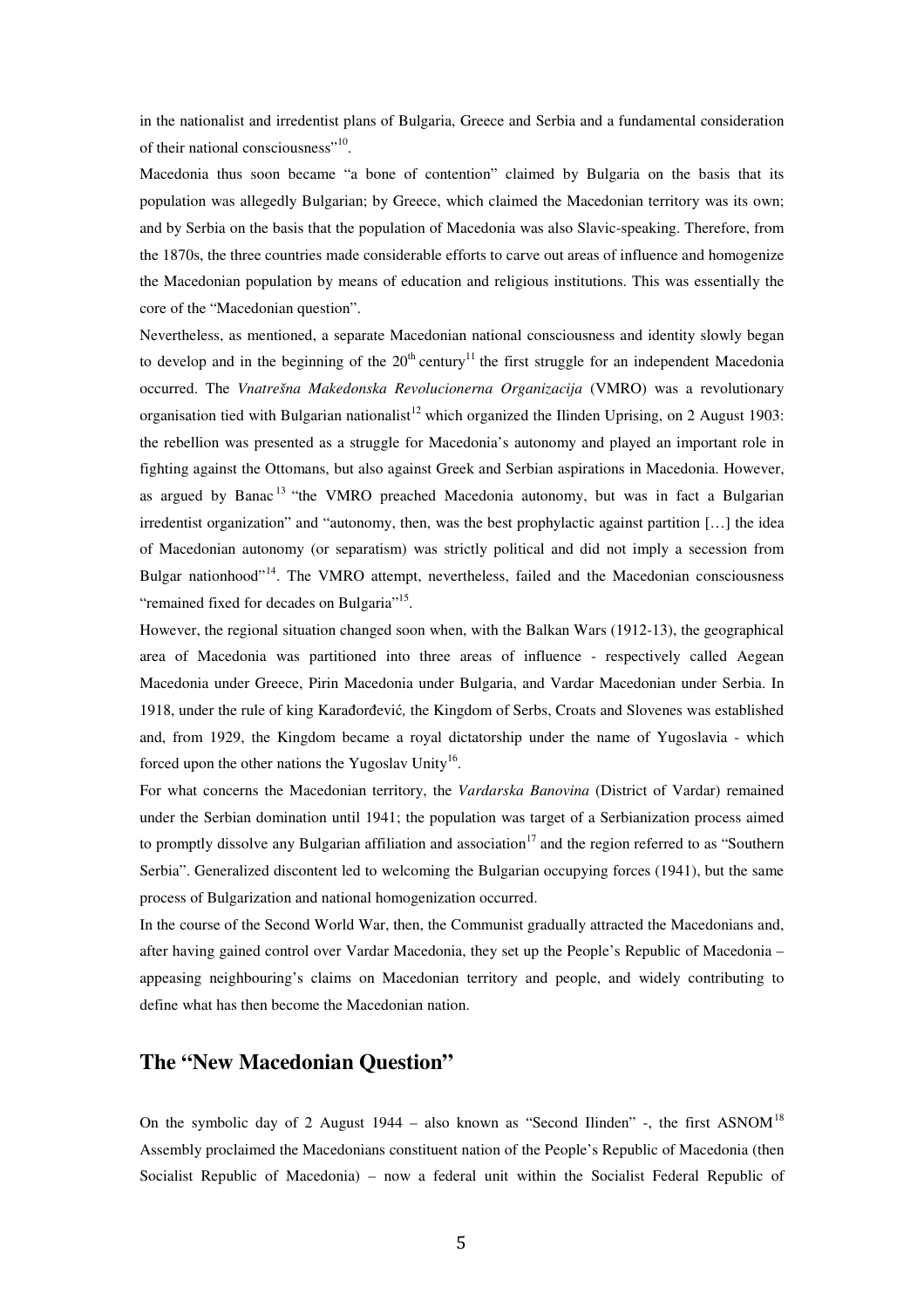Yugoslavia (SFRY), together with the Republics of Serbia, Croatia, Slovenia, Bosnia Herzegovina and Montenegro.

What Pettifer<sup>19</sup> has defined as the "new Macedonian question" refers, in fact, to the post-1944 period, when the People's Republic of Macedonia was established and the Macedonian nation politically recognised. In the Yugoslav decades, efforts in building the Macedonian nation were substantial and, in Troebst<sup>20</sup> view, "the Macedonian case had been an exception in Yugoslavia, as Macedonia was the only federal republic where the Yugoslav aspects of nation-building were less intense than the Macedon".

One of the most important steps in the Macedonian nation building was the standardization of the language and the writing of national history: as Vangeli<sup>21</sup> explains, among the narratives promoted there was also the idea of ancient Macedonian nationhood which, however, had a considerably lower place in the hierarchy of myths and was mostly "instrumentalized in the disputes with Bulgarian historiography and also as a protection from the nationalist discourse […] based on the idea of 'returning the Bulgarian consciousness' of Macedonians". Therefore, although many Macedonians still considered themselves as Bulgarians<sup>22</sup>, the Yugoslav authorities promoted and consolidated the Macedonian national identity, progressively eradicating pro-Bulgarian feelings. However, as Barkers specifies, "the feeling of being Macedonians, and nothing but Macedonians, seems to be a sentiment of fairly recent growth, and even today is not very deep-rooted"<sup>23</sup>. Another important aspect of the Macedonian nation building undertaken by the Yugoslav authorities was the establishment of the autocephalous Macedonians Orthodox Church in  $1967<sup>24</sup>$ , separated from the Serbian one.

However, the reason why the Yugoslav decades marked what has been defined as a "new Macedonian question" is that the identity's trouble face by the Macedonians did not finish - although officially recognized as a distinct nation. The Macedonian language, although standardized and proclaimed official, was not recognised by Bulgaria, which considered it as a Bulgarian dialect; the autocephalous Macedonian Orthodox Church was not recognised by the Serbian Orthodox Church, even though relations between the two have remained quite peaceful. Greece, finally, continued to consider the Macedonian population as "Slavophone Greek – that is, Slav-speaking but Greek in terms of subjective national identification"<sup>25</sup>.

After Yugoslavia fell apart, the Macedonia's independence re-opened the Macedonian question, posing new difficulties for the Macedonian nation in both affirming itself and achieving international recognition. Both Greece and Bulgaria, in fact, agreed that the Macedonian nation was and is a Tito's invention, a "state-sponsored ethnogenesis"<sup>26</sup>. Greece denied Macedonian nationhood since "the existence of Macedonia as a part of Greece has a fundamental place in the Greek political psyche"<sup>27</sup> while Bulgaria, instead, although recognised the country's independence, appealed the Bulgarians in Macedonia "denying the whole concept of a Macedonian nation and stressing the Bulgarian nature of all Macedonians in Yugoslavia and Greece as well as Bulgaria"<sup>28</sup>.

The official Macedonian version is that the geographical area of Macedonia is homeland of the Macedonian people – which are neither Bulgarians nor Greeks.

## **The dispute with Greece**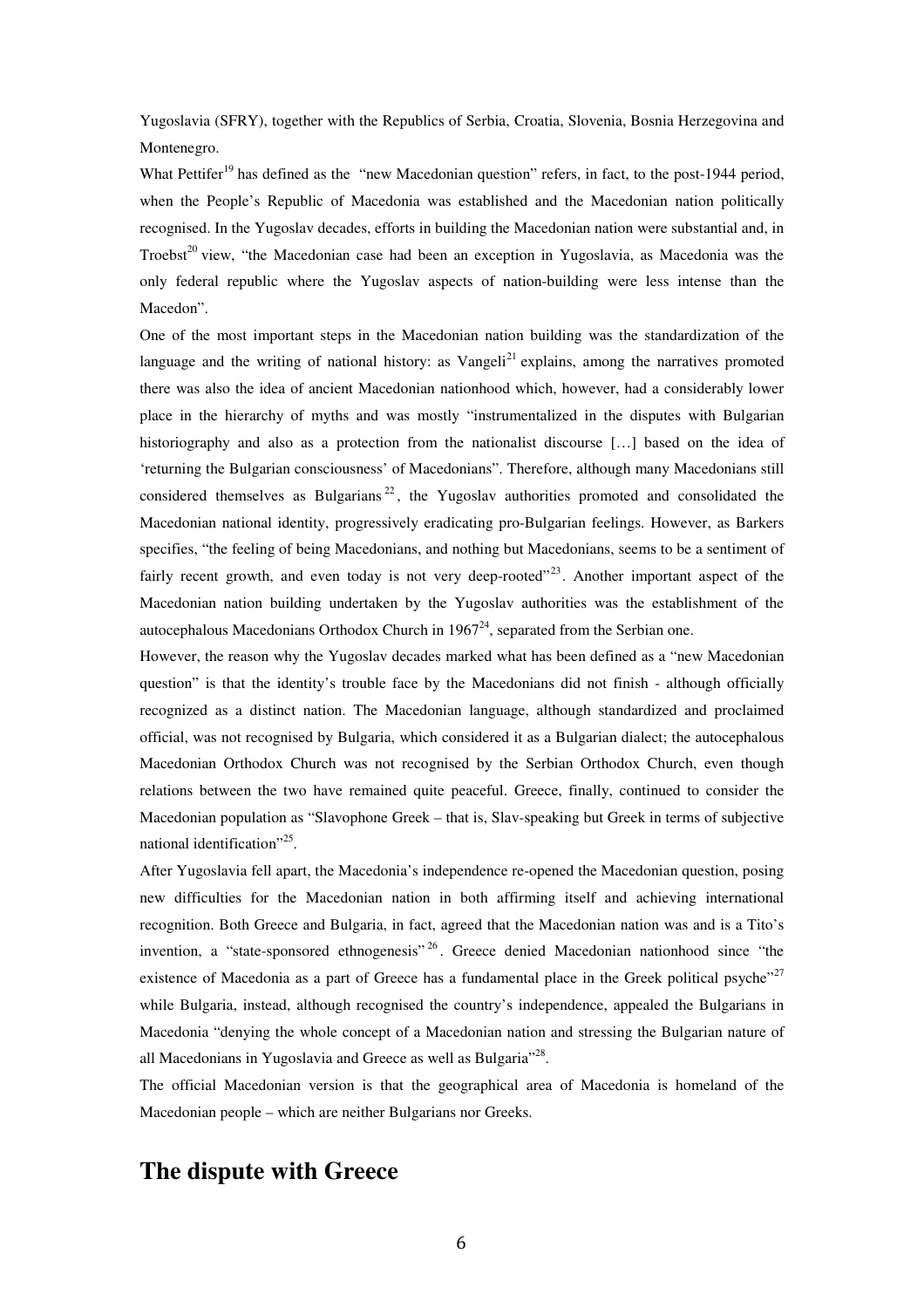When the former Yugoslav unit declared independence in 1991, it adopted the name "Republic of Macedonia". The use of the word "Macedonia", however, provoked the strong disagreement of Greece, which claimed property over the term and "suggested" the new-born republic to change its official name, hence conditioning its recognition to the name issue. Therefore, the debate began.

The dispute with Greece, also known as "the name dispute", has a central importance in understanding the recent urban renovation of Skopje and the changing of national narratives entailing the Macedonians' origins and roots. Therefore, this section will try to disentangle the debate between Greece and Macedonia over "(ancient) Macedonia", analysing meanings and narratives attached and conveyed by both sides.

The debate between Macedonia and Greece may be defined, in few words, as a nationalist debate over who is able to demonstrate "the longer historical presence in Macedonia"<sup>29</sup>, hence, who is entitled to claim property over ancient Macedonia.

The Greek narrative on the issue is that the term "Macedonia" is fundamental part of the Greek history and national identity and that no one else can use it or claim property over it. Accordingly, ancient Macedonians were Greeks and, on the basis of a continuity tie between ancient and modern Greece, it follows that Macedonia and Macedonians are Greeks and only Greeks have right to identify themselves as Macedonians. A separate Macedonian nation does not exist - it was a Tito's ethnogenesis; and a Macedonian state cannot exist as well, since the only existing Macedonia is a region in northern Greece. Consequently, when the former Yugoslav republic declared independence adopting the name "Republic of Macedonia", Greece strongly opposed the use of the term by a group of "Slavs of southern Yugoslavia, who settled in Macedonia in the sixth century AD and who called themselves 'Bulgarians' until 1944"<sup>30</sup>.

On the other side, Macedonians inhabiting the current Republic of Macedonia also claim a direct descent from the ancient Macedonians, hence the right to use the infamous term. Although, as Roudometof $31$  clearly stated, "the ancient Macedonians do not bear any genealogical connection to modern-day Macedonians", that national narrative "provides the single most important component that has historically differentiated them from Bulgarians"<sup>32</sup>. Against Bulgarian and Greek claims, today's Macedonians assert to be a separate and distinct nation, with its own heroes and myths, language and identity. Moreover, as Nancheva<sup>33</sup> explains, the Macedonian people "could effectively declare their own identity only by the name of their land", hence the territory and its name acquired a central position in national narratives, becoming non negotiable. Extreme Macedonian nationalists, however, even deny their Slavic origins, claiming to be direct descendants from Alexander the Great.

Therefore, in both Greece and Macedonia's national narratives the term "Macedonia" – and all what it symbolizes - occupies a key place; and, in one case the usage by another state, while in the other its contestation, are felt as threats to their modern national identities.

Another issue connected to the Greece-Macedonia dispute and the symbolical importance of the "ancient Macedonia" was the flag's design adopted by the Republic of Macedonia at the time of independence: the Sun of Vergina.

The Sun of Vergina was an artefact discovered in 1978, in a royal tomb, during archaeological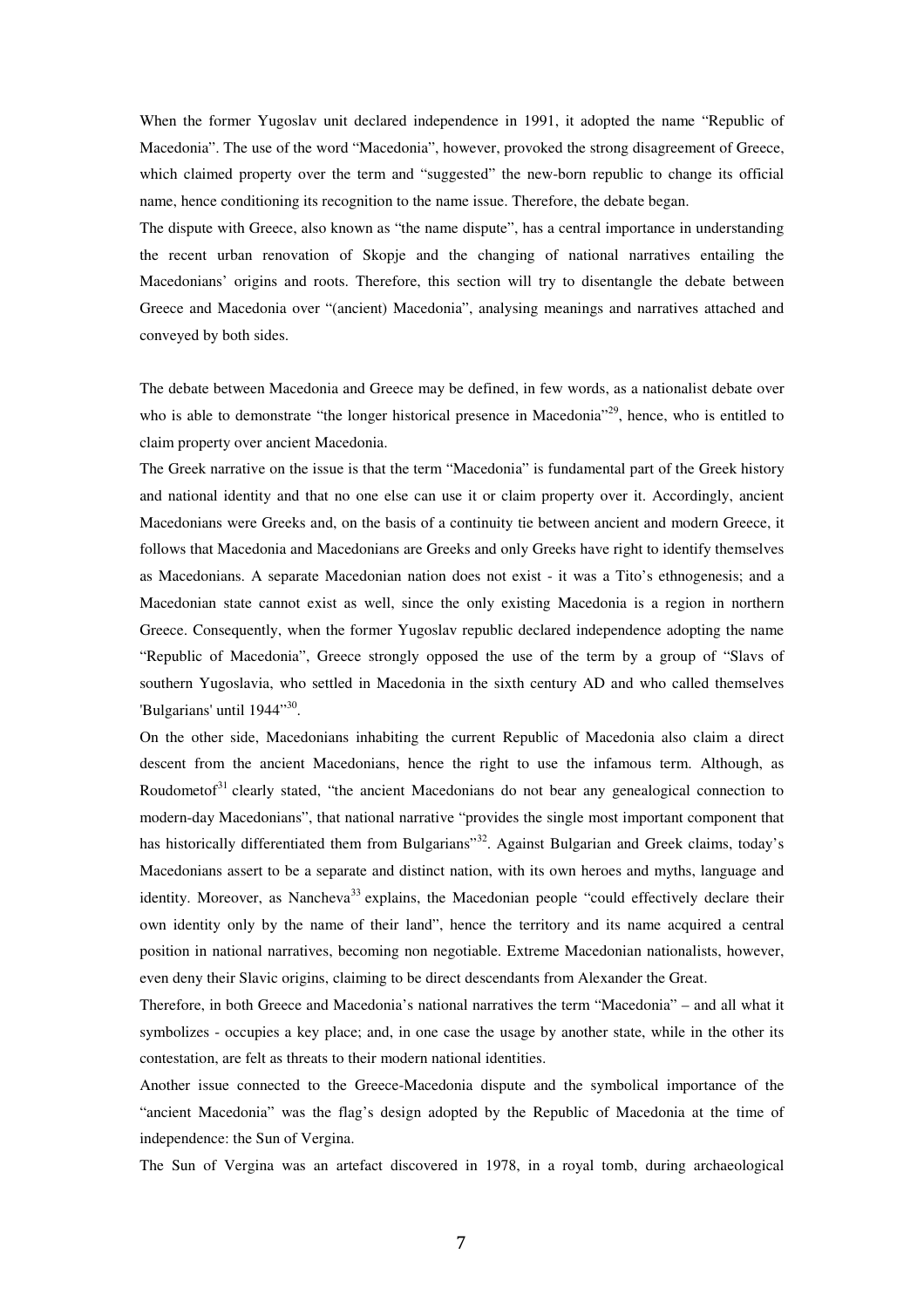excavations in Greek Macedonia, close to the city of Thessaloniki. Since then, both contemporary Macedonians and Greeks are claiming property over the symbol emphasising their tie with, and the historical legacy of, the Ancient Macedonians. The dispute over the symbol reached its peak in 1992 when the Sun of Vergina was officially displayed on the flag of the Republic of Macedonia. Not surprisingly, the Greek government "expressed outrage at what it considered to be the misappropriation of a symbol of Macedonian Hellenism by a group of Slavs"<sup>34</sup>. Although Macedonia then changed the flag's design adopting a new one, it did not change the state's name.

Finally, the debate between Greece and Macedonia also concerns the presence of ethnic Macedonian minorities in Greece: the Greek government had for long denied the existence of Macedonian minorities in Greece<sup>35</sup>, stating there are only some Slavic-speaking groups which however are nationally Greeks – since, according to them, a Macedonian nation doesn't exist. However, particularly in the beginning of the 1990s, tension between Greece and Macedonia was high and demonstrations in favour of right's protection of the Macedonian minority in Greece (but in Bulgaria too) took place in Skopje. The Greeks replied writing on the Yugoslav Embassy's wall in Athens "Macedonia is Greek" or "Gypsys of Skopje get out of Greece"<sup>36</sup>, and Macedonians answered with slogans such as "Solon [the Greek city of Thessaloniki] is ours"<sup>37</sup>.

In 1993, with international mediation, the acronym FYROM - Former Yugoslav Republic of Macedonia was proposed to end the "name dispute" and the following international recognition of the new state was interpreted by Greece as a political defeat. The following year, Greece imposed an embargo on Macedonia, which lasted until 1995. Greece also vetoed Macedonia's accession to European Union (EU) and North Atlantic Treaty Organisation (NATO).

The dispute over the name, that actually is a dispute over alleged same cultural roots of two different nations, still has to be solved. All the national narratives involved, fundamental in building group solidarity, loyalty and identity, remain questioned by both sides and are not going to be changed neither by Greece nor by Macedonia.

## **(Re)Building the Macedonian national identity**

The historical contextualization provided by the previous sections was aimed to shed light on the constructed nature of nations and national identities, and the debate between Greece and Macedonia provides an interesting example of how national narratives and interactions between different groups shape those collectivities. Accordingly, form a national narrative's perspective, the political debate over the name issue is essentially a debate in which colliding nationalist standpoints over the same territory, symbols and the meanings attached and conveyed, clash posing a threat for both sides' national identities. It's a dispute over ownership of traditions and culture, where the selective reinterpretation of the history is aimed to strength the national "we-feeling".

The political use of history for national(ist) purposes offers a clear evidence not only of the constructed nature of nations and respective identities, but also of the power of nationalism in projecting nations "far back into the past and treating them as eternal"<sup>38</sup>. What is at the center of the Greece-Macedonia debate is essentially the cultural content of the nation, which consequently mark the boundary between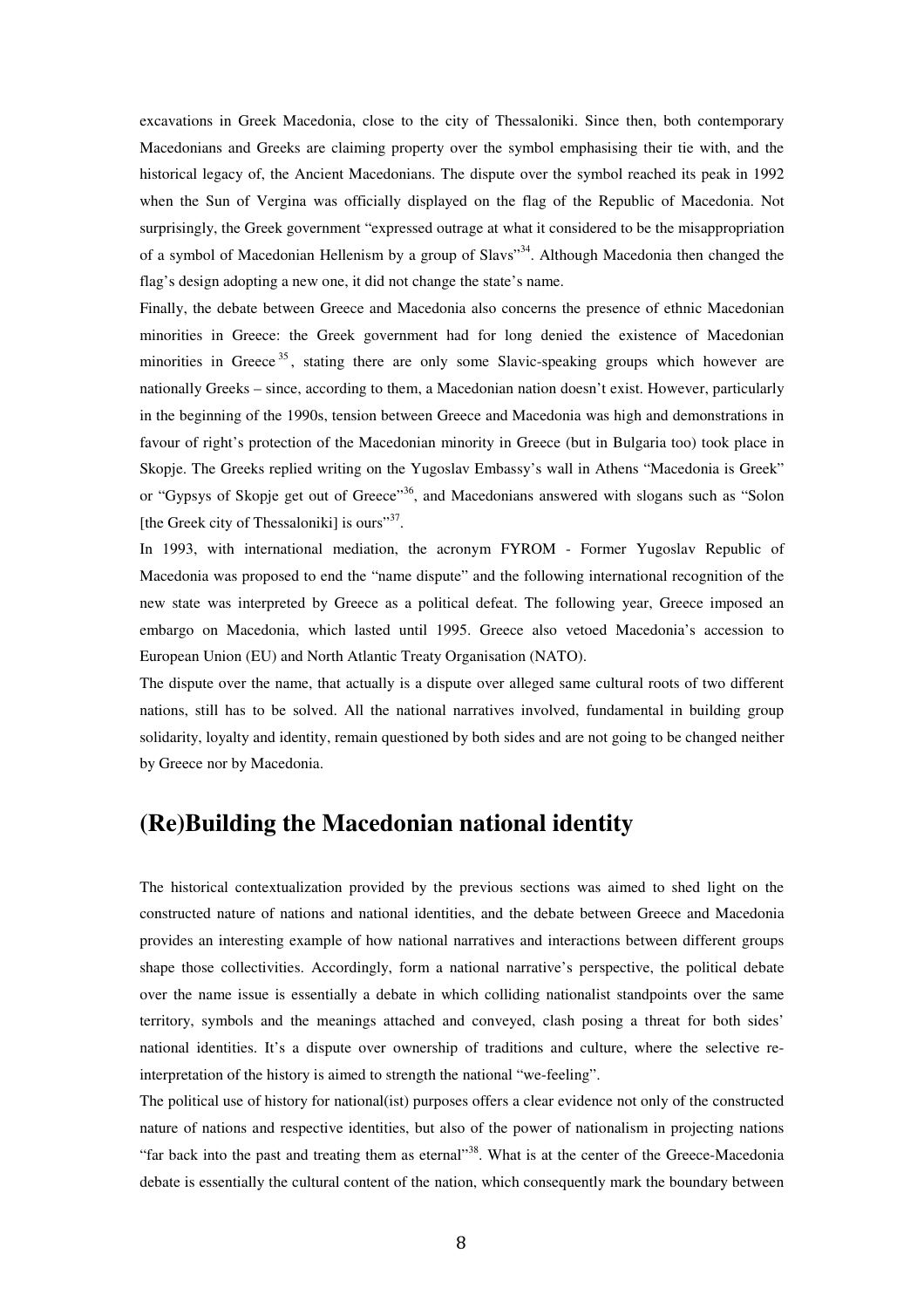"who we are and who are you", who's the real ancient Macedonian and who's the "trickster".

Fredrik Barth<sup>39</sup> is probably the scholar who focused more on the boundaries-making process and its connection with the process of identity formation: according to his pioneering work, indeed, we know that boundaries as well as identities are formed, and constantly shaped, by social interactions and negotiations between groups and individuals. However, the scholar was convinced the cultural content of the group was not crucial in defining the group's boundary. More recent studies, like the ones of Conversi<sup>40</sup> or Wimmer<sup>41</sup>, show instead that the cultural content of the group actually matters and features like language, symbols or traditions function as markers aimed to characterise collective identities and define the respective boundaries, hence making the group distinct and unique.

This is particularly evident in the Macedonian case here analysed, where not only the historical past, but also language and symbols have for long constitute a bone of contention, threatening the Macedonian nation's existence. Therefore, the putative nation imagined by Macedonian nationalist is a great nation whose uniqueness is incontestable and genealogical ties, providing continuity, are meant to assure today's Macedonians the same status. Myths and symbols<sup>42</sup>, together with public ceremonies and political speeches which over-emphasize the cultural and historical content of the nation, serve "to change the world, to change the way people see themselves<sup> $43$ </sup>; in this way, national narratives about origins and roots of the nation provide its members with the emotions needed to develop the shared conviction of being part of the same glorious "family"<sup>44</sup>, whose members are allegedly bond together by common ancestries.

The role played by nationalism in the nation-building process is thus essential: nations are ideological creation whose existence is tied to a doctrine shared by the majority – nationalism<sup>45</sup>. Nationalism is the glue able to develop group solidarity and political legitimacy, and it transcends the administrative boundaries of a state reaching all the nations' members: this also explains the role played by the Macedonian and Greek diasporas<sup>46</sup> in the 1990s, where manifestation in Australia, Canada and elsewhere where held in favour, or against, the recognition of the Republic of Macedonia and where symbols as the Sun of Vergina or Alexander the Great were widely used and displayed by both. This because the nation is understood as a super-family<sup>47</sup> and, thanks to powerful state-sponsored political propagandas, the idea of common descent and blood-ties penetrates the micro-world reaching also "brothers and sisters" abroad.

However, besides strengthening group solidarity, another main nationalism's function is connected to political legitimacy – without which a nation can barely exist and survive. This, again, is evident in the Macedonian nation's case, where the constant menaces coming from the neighbouring states in a way "obliged" the Macedonian nation "to prove" its distinctiveness in order to gain political legitimacy – not only domestically, creating a sense of common origin, but also and specially internationally. Any contestation in matter of national distinctiveness and uniqueness is, in fact, seen ad perceived as a threat to the very existence of the nation as a separate group. This is what the Macedonian nation experienced – firstly considered part of Bulgaria, Greece and Serbia and then a mere Tito's invention. Hence, once gained independence in 1991 (and for the first time in its history), Macedonia used

nationalism to domestically and internationally prove its distinctiveness and uniqueness as a nation by establishing an ethnic nation-state grounded on a glorious past. Therefore, the recent emphasis put on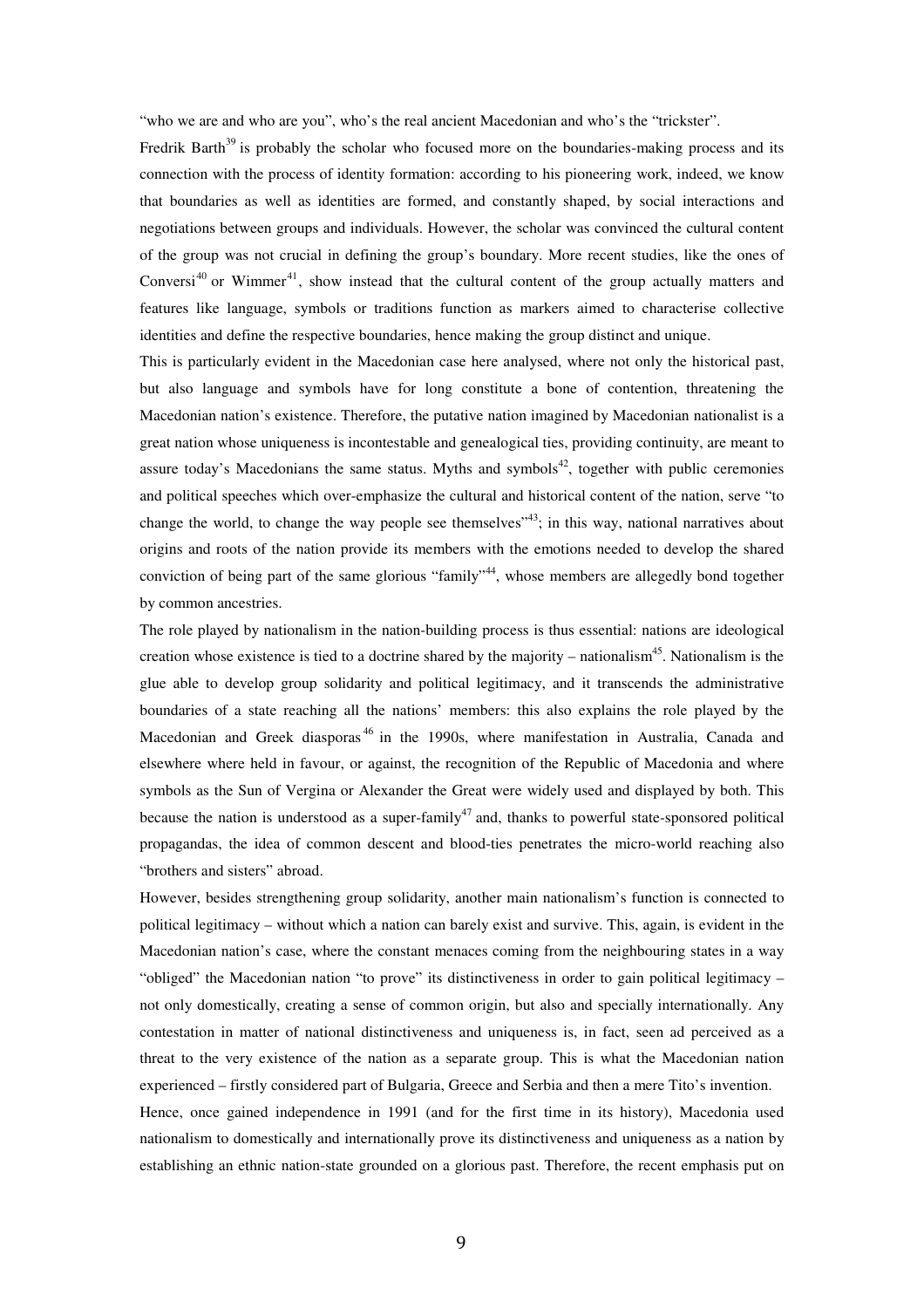the ancient Macedonian past, epitomized by the implementation of the project "Skopje 2014", may be seen as a nationalist reaction to nationalist contestations and perceived injustices – which didn't begin in the 1990s but far back in the past, and re-became actual with Macedonia's declaration of independence.

The recent "antiquization"<sup>48</sup> of Macedonia has, thus, to be read in this turbulent context.

# **"Skopje 2014": the project**

As previously mentioned, "Skopje 2014" is a urban project inaugurated and planned by the Macedonian national party VMRO-DPMNE led by Nikola Gruevski, and implemented since 2010.

The realization of the project included the construction of new buildings in neo-baroque and neoclassical style and, among those, a new national theatre, government buildings, a triumphal arch called "Porta Makedonia" as well as churches, museums, bridges, hotels and tens of bronze and marble statues portraying historical figures from the past – which, overall, are obscuring the Socialist and Ottoman architecture.

Alongside ancient Macedonian figures - as Alexander the Great, his father Philip II and his mother Olympia - also other historical figures and heroes belonging to Macedonia's past have found their place in Skopje – as, for instance, Goce Delchev and Dame Gruev, protagonist of the Ilinden Uprising in 1903; or the brothers Kiril and Methodius, the "apostles of the Slavs", which contributed to the spread of Orthodoxy by inventing, and then translating the Bible, in Cyrillic alphabet<sup>49</sup>. Beside new constructions, also the re-naming of streets and other places after the names of ancient Macedonians figures took place: for example, the Macedonian highway has been renamed after Alexander the Great, as well as the airport of the capital city Skopje, while Skopje's stadium has been renamed after Alexander's father, Philip II.

Overall, the projected resulted quite controvert and arouse some critiques and opposition for different reasons. According to many of its inhabitants, for example, Skopje has become "unrecognizable"<sup>50</sup>, and the new architectural style adopted and the significant number of statues and monuments built are compromising and changing the "City of International Solidarity"<sup>51</sup>.

However, beside the urban aspect of the city and looking beyond the mere surface of the new constructions, these historical representations stand at the centre, and want to convey, a precise national narrative. Therefore, we could say these monuments and buildings are changing not only the exterior aspect of the capital city Skopje, but also the national narratives connected to the Macedonian nation itself.

The project "Skopje 2014" is indeed highly tied to narratives aimed to stress and prove the alleged ancient Macedonian past of today's Macedonians and their direct descent from Alexander the Great and his great empire. By "adopting the ultranationalist obsession with Ancient Macedonia of Antiquity" - as Saveski and Sadiku<sup>52</sup> said – the project realized by the national party VMRO-DPMNE, thus, fostered what has been defined the "antiquization"<sup>53</sup> of Macedonia.

Antiquization is, indeed, a term used to describe the state-led ethnogenesis Macedonia and Skopje in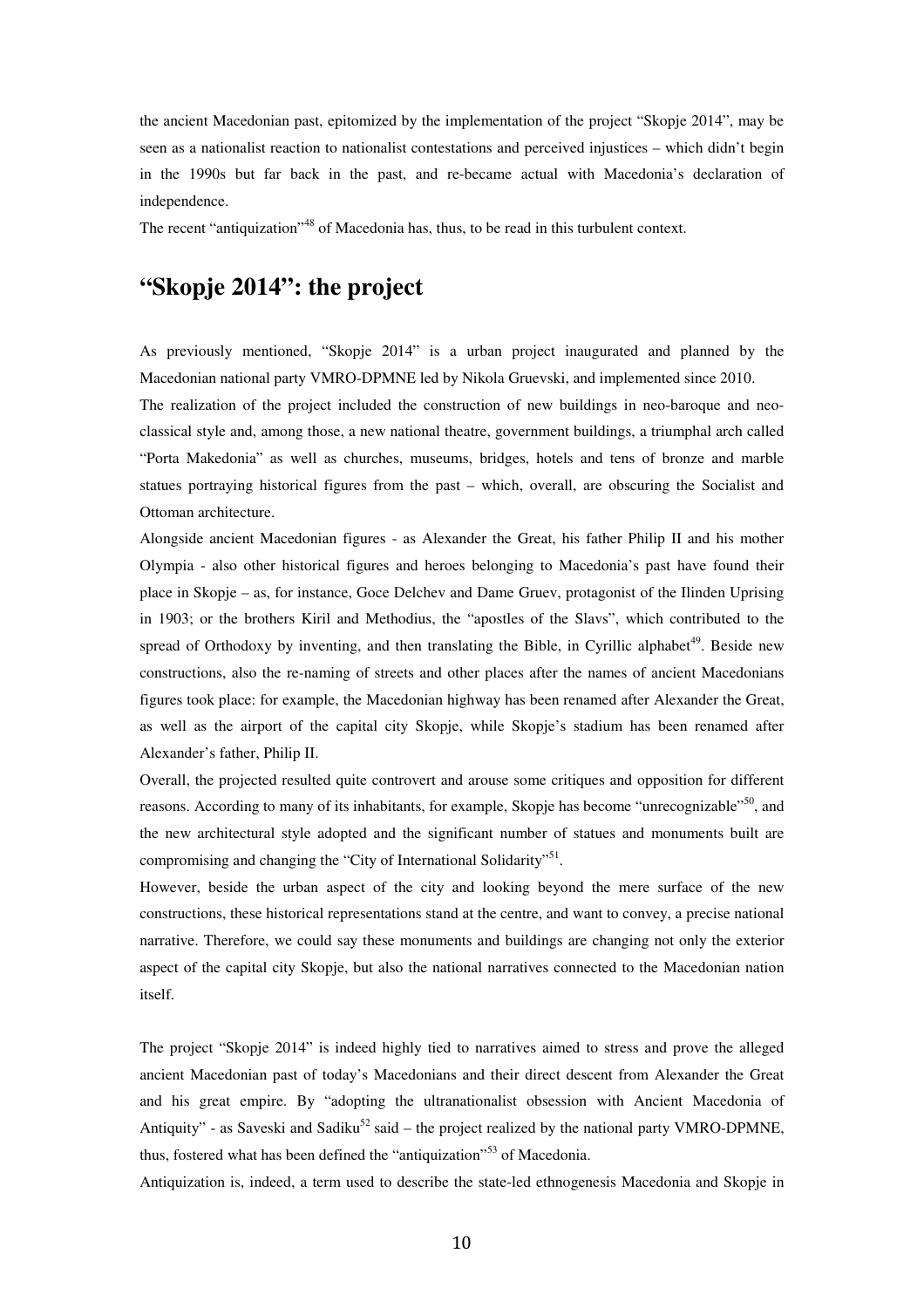particular are going through, which is not only based on "ancient architecture" but also on the spread of a particular "ancient national narrative". Antiquization, thus, is grounded on an ethnocentric and biased version of the history, in which a new national narrative is conveyed particularly by means of architecture.

Especially the figure of Alexander the Great - by both Greece and Macedonia considered a national ancestor, symbol of their nations' greatness and central into their national narratives – occupies a key position (although its official relevance in the Macedonian national discourse has increased only recently, with the coming to power of VMRO-DPMNE). The epitome of the antiquization of Skopje, in fact, may be considered a 22 meters-tall statue of Alexander the Great erected in the middle of the central square of Skopje. Nonetheless, in a few meters of distance, stand in all their grandeur also a fountain representing Alexander's mother, Olympia, and another representing his father, Philip II.

#### *"Skopje 2014": Beyond the statues*

In the context of contested identity and denied nation's existence, the project "Skopje 2014" seems to be strictly connected to the dispute with Greece over the ancient Macedonian past.

The over-emphasis posed by modern Macedonians over their alleged ancient Macedonians roots and the over-use of ancient Macedonians symbols may, indeed, be looked as part of the still on-going debate between the two countries. Architecture serves thus to make visible, above all to Greece, who's the *real* descendent of ancient Macedonians but, more generally, it also answers the psychological need of being internationally recognized as a distinct and unique nation – precisely, a great nation coming from great ancestors.

However, the urban renovation of Skopje may also be looked and understood from other perspectives that, in turn, may reveal the presence of other narratives and interpretations. Graan, for example, sees the project from a city's image perspective and considers it as part of a process defined "nation branding" consisting in "strategic efforts to formulate national identity as a branded commodity"<sup>54</sup> and aimed to give a new, "more European" image to the country and its capital city, making it more attractive to tourists and outsiders. The scholar looks at the massive constructions as a political campaign entailing the organization of events aimed to promote the image of Macedonia abroad and attract foreigners investors as well as tourists - rather than a pure construction project. He also explains that the "cultivation of the country's image was thus viewed as a prime way for Macedonians to influence the otherwise unresponsive political and economic processes that were understood to determine the country's future"<sup>55</sup>.

Partly inter-connected, another possible perspective to look at the nation's antiquization is related to the metaphorical meaning conveyed by the figure of Alexander the Great – a strong leader able to overcome any difficulty and obstacle. Its myth, thus, "was meant to be an answer to apathy and the disappointment that transition inflicted upon the citizens"<sup>56</sup>. More precisely, since the transition from one regime to another was accompanied by economic deficiencies, unsuccessful democracy's consolidation<sup>57</sup> and, above all, a new wave of identity's contestations, the over-emphasis posed on the alleged ancient roots of the Macedonian nation may be seen as a "national compensation for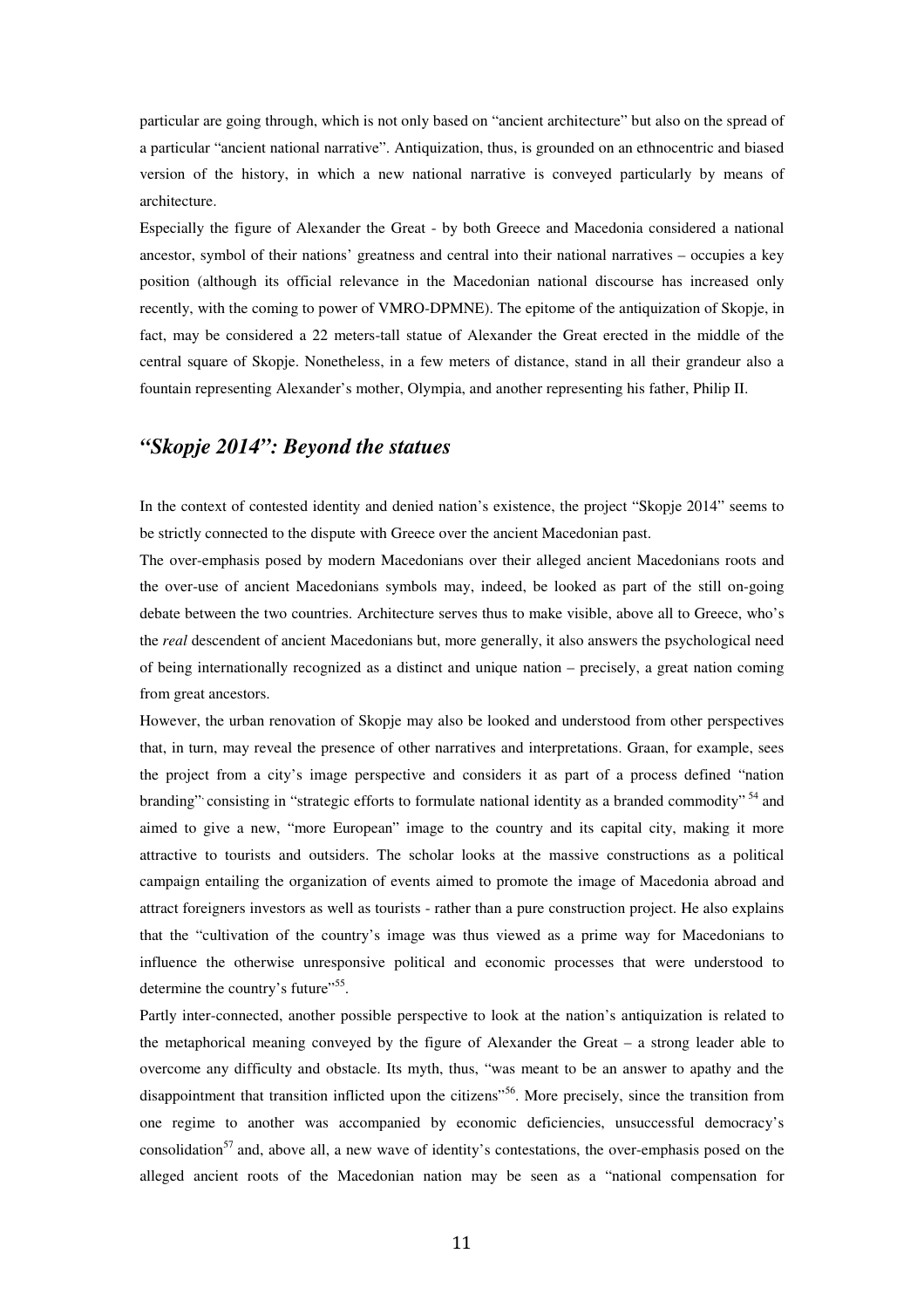backwardness"<sup>58</sup>, as Vangeli argued. National narratives of direct descent from antique and great ancestors, thus, help smothering frustrations coming from different fields, ranging from economy to political changes, from domestic tensions to identity's contestation. Hence, the narrative conveyed is aimed to foster a sense of grandeur and pride among the ethnic Macedonians, who are in fact increasingly convening that Alexander the Great is their most important historical figure<sup>59</sup> and which, overall, "take comfort from the idea that they are the descendants of a glorious world"<sup>60</sup>

Finally, another interesting interpretation focuses the attention on domestic inter-group relations. The project "Skopje 2014" is, not by chance, concentrated in the Macedonian part of Skopje<sup>61</sup> and monuments depicting Albanian or Muslim historical figures haven't been included in the project. Furthermore, the strategic positioning of some of the monuments appears "as a provocation of the predominantly Muslim Albanian community<sup>"62</sup> and the Ottoman heritage has been obscured. Thus, the renovation of Skopje was meant to be a mono-ethnic project, dealing only with the ethnic Macedonian culture and past. Without taking into consideration the other groups living in the multiethnic state, hence, Macedonians tried to strength their ethno-national identity and their status as dominant group, implicitly reiterating the ethnic nation-state rhetoric present since the independence $^{63}$ .

Finally, next to interpretations focused on the psychological-identity character of the project, other opinions and interpretations focus the attention on its political and economic character. Accordingly, in the light of the poor economic performances of the country, the implementation of "Skopje 2014" appears financially unfeasible: the estimated expense was, in fact, between 80 to 200 million of euros<sup>64</sup> and it seems that "enormous amounts of public money ended up in the hands of several companies"<sup>65</sup>. A common opinion among the project's opponents is that "Skopje 2014", ideated and implemented by the Macedonian national party VMRO-DPMNE, actually served the interests of a circumscribed elite tied to the party, and the emphasis on Macedonians' ancient roots and glorious past was only a façade to cover and shift people's attention from some major, totally different, interests<sup>66</sup>.

However, what is undeniable is that "Skopje 2014" has drastically changed the face of its capital city but, first and foremost, it's also responsible for a national narratives' change - grounded on a direct link between ancient and modern Macedonians and denial the Slavic origin of the Macedonian nation.

## **Conclusion**

The paper tried to analyse how the urban renovation of Skopje happened with the implementation of the project "Skopje 2014" has gradually shaped, and changed, not only the identity of Skopje but the one of the Macedonian nation more generally, producing new national narratives.

The importance in analysing what seemed to be a simple urban renovation lays, therefore, in a devious identity politics whose narrative is emphasizing a direct descent of the today's Macedonian people from Alexander the Great and the ancient Macedonians. However, as shown, different are the possible reasons and motivation behind this "making Macedonia great again" and they rang from a serious identity crisis to a dispute with Greece, from domestic inter-ethnic relations to more economical and political reasons.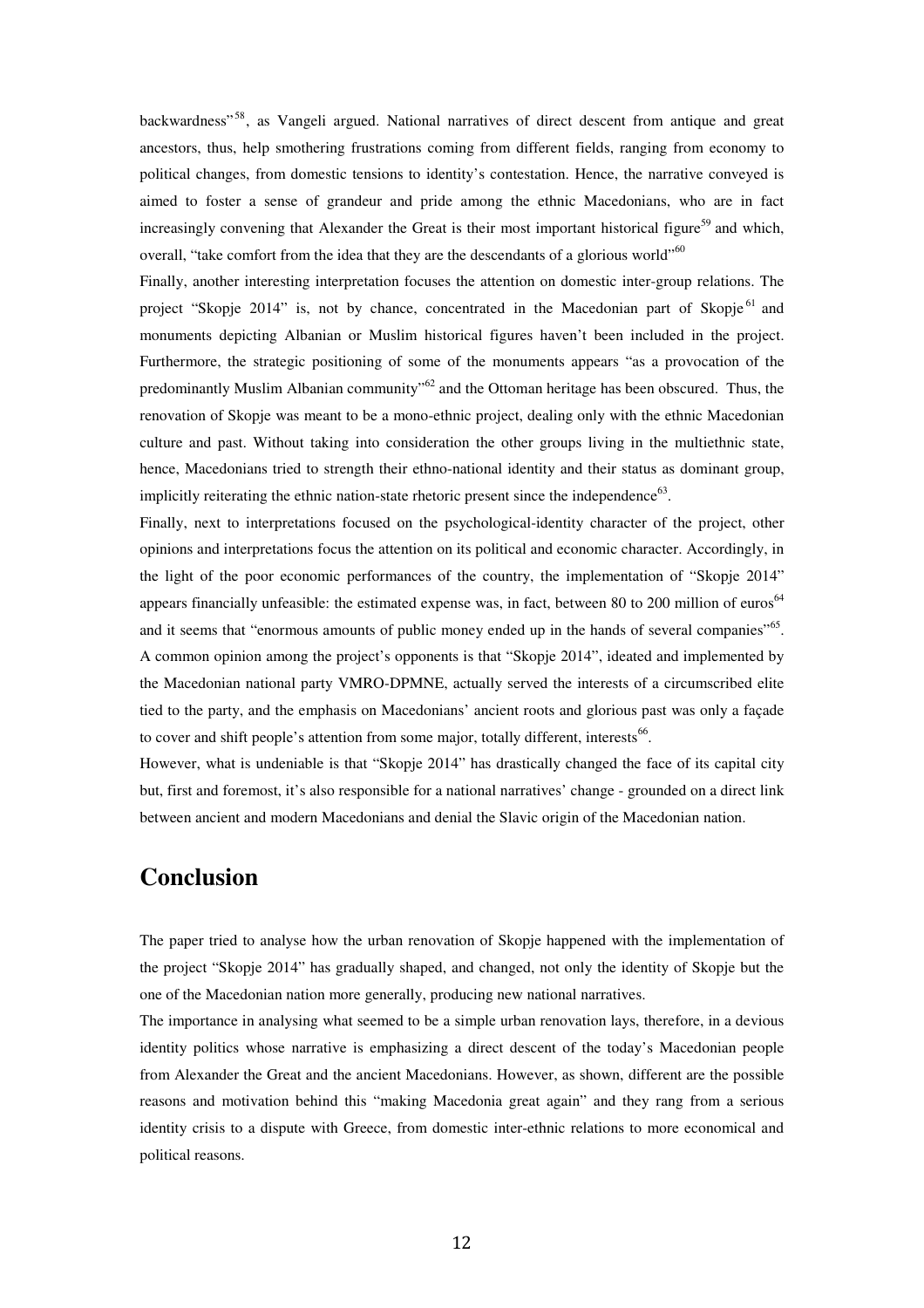Nevertheless, the historical identity's frustrations the Macedonian people experienced, and are still experiencing, have had a considerable weight that cannot be underestimated. The identity troubles and contestations faced by the inhabitant of the geographic area called Macedonia have shaped the Macedonians' nation building process, and the over-emphasis posed on alleged ancient glorious roots has to be seen as a response to this constant denial. It has to be reminded that, until before Yugoslavia, the term Macedonia had a regional/geographic connotation and it was only under Tito's Yugoslavia that the Macedonians' national identity gain considerable strength. This, however, does not mean Tito invented the Macedonian nation, nor that this national identity was imposed upon people against their will. However, as widely explained, Macedonians are still not considered a separate and distinct nation by neither Greece nor Bulgaria, and both states have historically contested some of the Macedonian nation's constitutive elements – as language, territory, symbols and so on. Therefore, the recent ethnogenesis, undertaken by means of misused historical facts and myths for political purposes, has provided a contested nation with its own national heroes, monuments, and other alleged evidences of a glorious past.

The Macedonian question is thus a paradigmatic example of how political discourses, disputes and interests may give birth, shape and re-shape national identities, changing them over time by producing new national memories based on narratives that tie the nation's territory to historical facts. As Roudometof<sup>67</sup> argued:

[...] the maintenance of national narrative and its grip on popular imagination rests on its successful transmission to future generations. This transmission is accomplished through public oratories in national commemorations, school textbooks, and the media reproducing popular orthodox views in everyday life. These institutions have the ability to shape public perception even in cases where their proclaimed past lacks any connection to real historical events.

The production of national narratives is therefore a clear political activity undertaken by ethnonational entrepreneurs and the dispute happening between Macedonia and Greece perfectly symbolizes the constructed and negotiated character of national identities: the dispute is, indeed, a clash of two colliding nationalist versions of the history in which culture and myths are instrumentalized in order to forge and strength their respective nations and national identities.

Concluding, this "making Macedonia great again" by means of architecture, selective re-reading and re-writing of the history undertaken by the Macedonian government particularly since 2010, has to be seen and understood in the light of the centuries-old national identity's contestation, in which the Greece-Macedonia debate represents only the last drop. Therefore, the emphasis on the ancient and glorious roots serves to answer the psychological, human need of being part of a "imagined community"<sup>68</sup>. As once Gellner<sup>69</sup> said, "a man must have a nationality as he must have a nose and two ears; a deficiency in any of these particulars is not inconceivable and does from time to time occur, but only as a result of some disaster, and it is itself a disaster of a kind".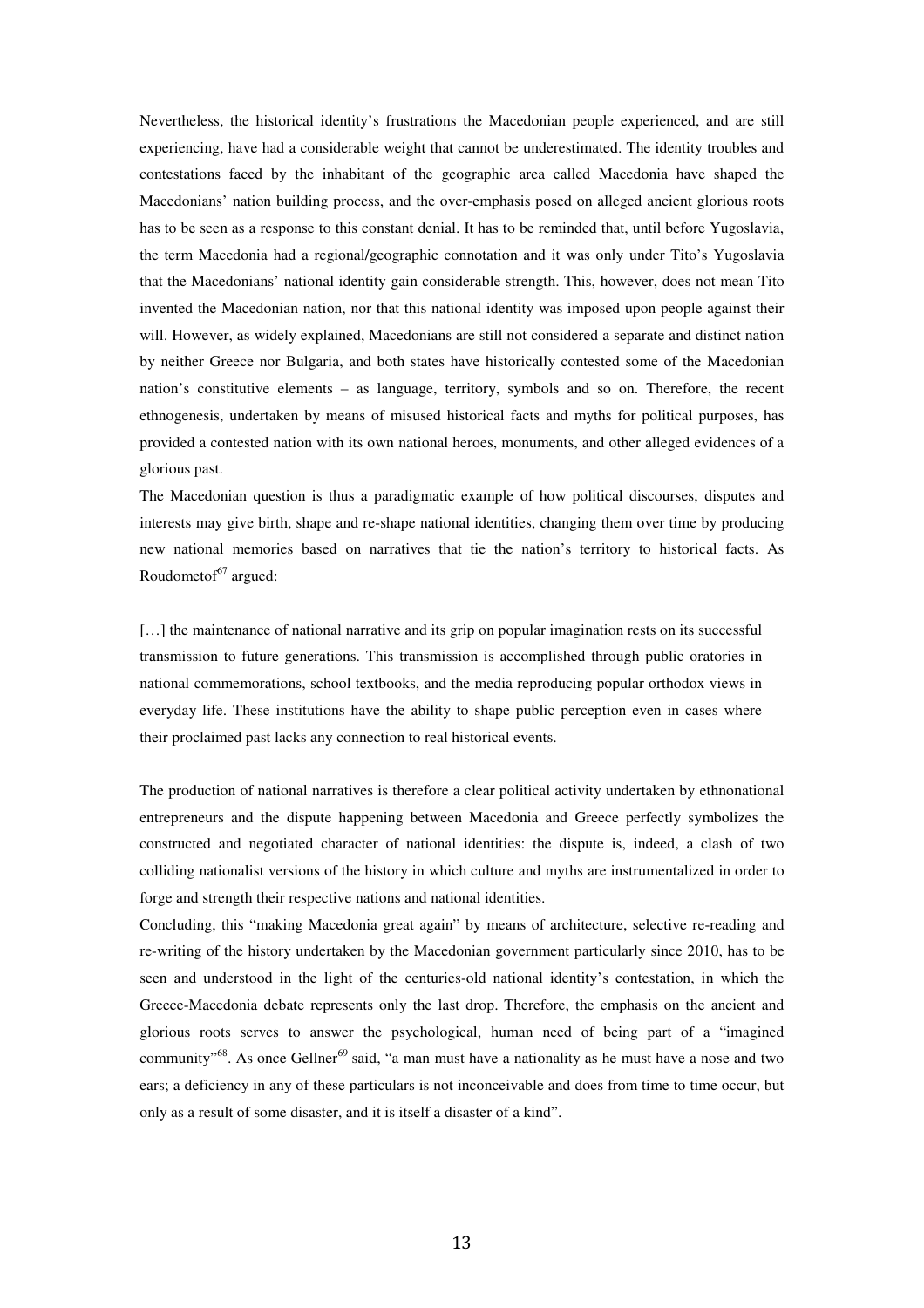### **Endnotes**

 $\overline{a}$ 

<sup>1</sup> Internal Macedonian Revolutionary Organization - Democratic Party for Macedonian National Unity (Macedonian*: Внатрешна македонска револуционерна организација – Демократска партија за македонско национално единство*);

<sup>2</sup> Although the official name of the state is Former Yugoslav Republic of Macedonia (FYROM), in this work I'm going to refer to it simply as "Republic of Macedonia" or "Macedonia";

3 Hugh Puolton, *Who are the Macedonians?* (London: C. Hurst & Co, 2000)

4 Victor Roudometof, *Collective Memory, National Identity, and Ethnic Conflict. Greece, Bulgaria and the Macedonian Question* (Westport: Praeger Publishers, 2002)

5 Poutlon, *Who are the Macedonians?*

6 Poulton, *Who are the Macedonians?,* 36

7 Sabrina P. Ramet, *Thinking about Yugoslavia. Scholarly Debates about the Yugoslav Breakup and the Wars in Bosnia and Kosovo* (Cambridge: Cambridge University Press, 2005)

8 Roudometof, *Collective Memory*, 84

9 *Ibid.*

<sup>10</sup> Demetrius Andreas Floudas, "FYROM's Dispute with Greece Revisited", *The New Balkans, East European monographs* (Columbia: Columbia University Press, 2002)

<sup>11</sup> Ramet, *Thinking about Yugoslavia*

<sup>12</sup> Roudometof, Collective Memory

<sup>13</sup> Ivo Banac, *The national question in Yugoslavia: origins, history, politics* (Ithaca: Cornell University Press, 1988), 326

<sup>14</sup> *ibidem*: 315

<sup>15</sup> Jens Reuter, "Policy and economy in Macedonia" in *The New Macedonian Question*, ed. James Pettifer, (London: Palgrave Macmillan, 1999), 29

<sup>16</sup> Soeren Keil, *Multinational Federalism in Bosnia and Herzegovina* (Aldridge: Ashgate, 2013), 64

<sup>17</sup> Rudometof, *Collective Memory*

<sup>18</sup> Anti-fascist Assembly for the National Liberation of Macedonia (Антифашистичко Собрание за Народно Ослободување на Македонија)

<sup>19</sup> James Pettifer, *The New Macedonian Questio*N (London: Palgrave Macmillan, 1999)

<sup>20</sup> Stefan Trobest, "Historical Politics and Histrocial 'Masterpieces' in Macedonia before and after 1991", *New Balkan Politics,* 6 (2003)

<sup>21</sup> Anastas Vangeli, "Nation-building ancient Macedonia style: the origins ad the effects of the so-called antiquization in Macedonia", Nationalities Papers, 39, 1, (2011): 16

<sup>22</sup> Sabrina P. Ramet *et al*, *Civic and Uncivic Values in Macedonia. Values Transformation, Education and Media*, (New York: Palgrave Macmillan, 2013)

<sup>23</sup> Elisabeth Barker, "The origin of the Macedonian dispute" in *The New Macedonian Question*, ed. James Pettifer, (London: Palgrave Macmillan, 1999), 5

<sup>24</sup> Zachary T. Irwin, "Macedonia since 1989" in *Central and Southeast European Politics since 1989*, ed. Sabrina

P. Ramet, (Cambridge: Cambridge University Press, 2010)

<sup>25</sup> *ibidem*, 62

<sup>26</sup> Roudometof, *Collective Memory*, 41

<sup>27</sup> Pettifer, *The new Macedonian Question*, 18

<sup>28</sup> Poulton, *Who are the Macedonians?*, 174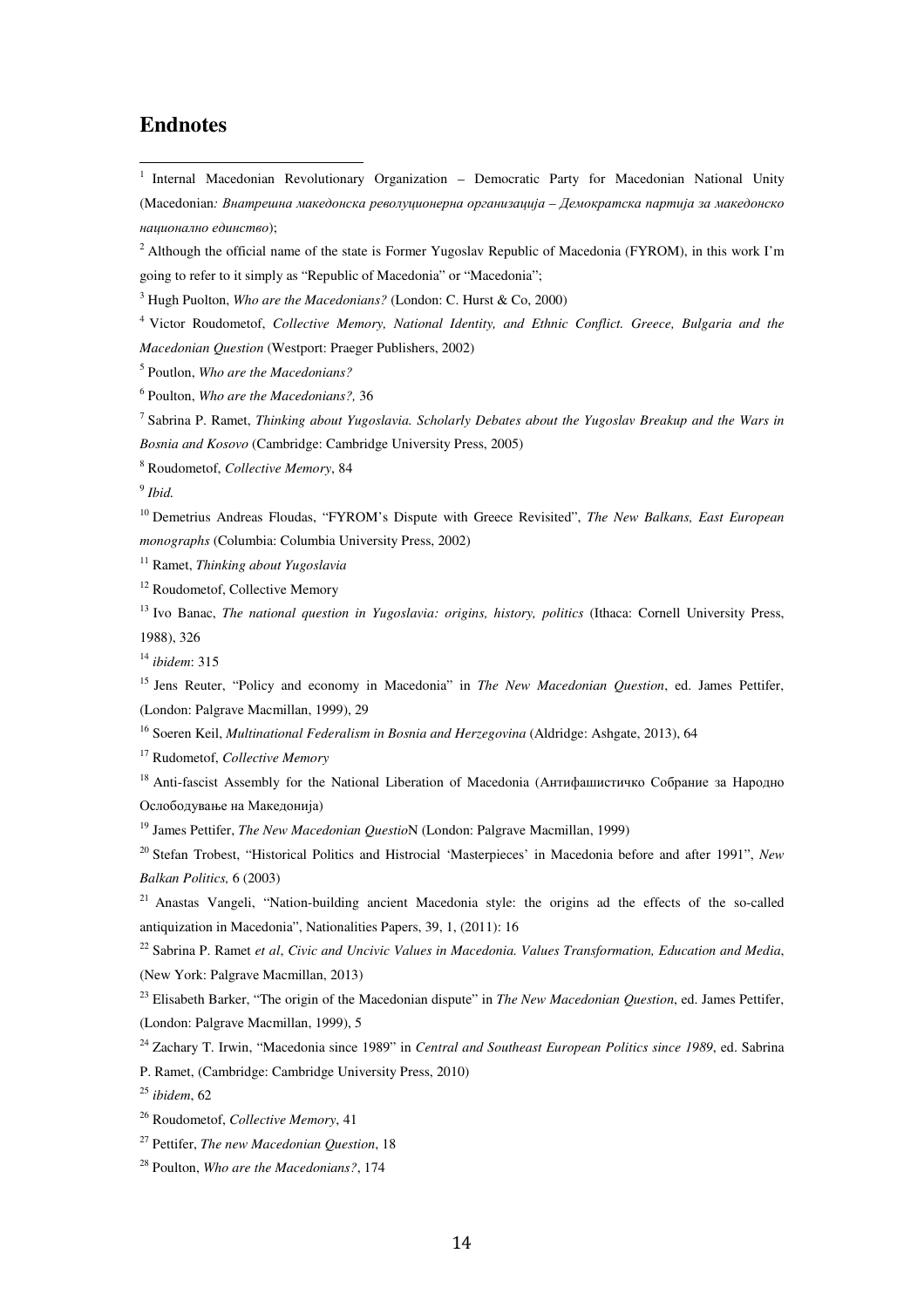<sup>29</sup> Loring M. Danforth, "Ancient Macedonia, Alexander the Greatspand the Star or Sun of Vergina: National Symbols<sup>[17]</sup><sub>Step</sub>'and the Conflict between Greece and the<sup>[17]</sup><sub>Sep</sub>Republic of Macedonia" in *A Companion to Ancient Macedonia*, ed. Joseph Roisman, Ian Worthington (Malden: Wiley-Blackwell, 2010), 579

<sup>30</sup> Loring M. Danforth, "Claims to Macedonian Identity: The Macedonian Question and the Breakup of Yugoslavia", *Anthropology Today*, 9,4 (1993): 4

<sup>31</sup> Roudometof, *Collective Memory*, 12

<sup>32</sup> *ibidem*, 75

 $\overline{a}$ 

<sup>33</sup> Nevena Nancheva, *Between Nationalism and Europeanisation. Narratives of National Identity in Bulgaria and Macedonia* (ECPR Press, 2015)

<sup>34</sup> Danforth, *Ancient Macedonia*, 588

<sup>36</sup> Poulton, *Who are the Macedonians?,* 170

<sup>37</sup> Roudometof, *Collective Memory*, 63

<sup>38</sup> Danforth, *Claims to Macedonian Identity*, 2

<sup>39</sup> Fredrik Barth, *Ethnic Groups and Boundaries: The Social Organization of Culture Differences*, (Boston: Little, Brown, 1969)

<sup>40</sup> Daniele Conversi, "Reassessing current theories of Nationalism: nationalism as boundaries maintenance and creation", *Nationalism & Ethnic Politics*, 1,1 (1995): 73-85; Daniele Conversi, "Nationalism, Boundaries and Violence", *Millennium: Journal of International Studies*, 28,3 (1999): 535-84

<sup>41</sup> Andreas Wimmer, "Elementary strategies of ethnic boundary making", *Ethnic and Racial Studies*, 30, 6 (2008): 1025-55; Andreas Wimmer, "The making and unmaking of ethnic boundaries: a multilevel process theory", *American Journal of Sociology*, 113,4 (2008): 970-1022

<sup>42</sup> Anthony Smith, *Ethno-symbolism and Nationalism. A Cultural Approach* (London: Routledge, 2009)

<sup>43</sup> Roger Brubaker, "In the name of the Nation: Reflections on Nationalism and Patriotism", *Citizenship Studies,*  8,2 (2004): 116

<sup>44</sup> Dino Abazović, Mitja Velikonja, *Post-Yugoslavia. New Cultural and Political Perspectives* (London: Palgrave, 2014); Siniša Malešević, *Nation-States and Nationalisms* (Cambridge: Polity Press, 2013)

<sup>45</sup> Malešević, *Nation-States*, 74

<sup>46</sup> Danforth, *Claims to Macedonian Identity*

<sup>47</sup> *ibidem*, 84

<sup>48</sup> Vangeli, *Nation-buildin*

<sup>49</sup> Michael Kubiena, "Skopje 2014 – Musealizing the City, Re-inventing History?" *The Western Balkans Policy Review*, 2,1 (2012): 78-99

<sup>50</sup> Graan, *Counterfeiting the Nation*

 $51$  In July 1963, a violent earthquake almost completely destroyed the city of Skopje, which was then rebuilt with then help of countries from all around the world. Because of that act of solidarity, Skopje gained the nickname of "City of International Solidarity"

<sup>52</sup> Zdravko Saveski, Artan Sadiku, *The Radical Right in Macedonia* (Friedrich Ebert Stiftung, 2012), 4

<sup>53</sup> Vangeli, *Nation-building* 

<sup>54</sup> Andrew Graan, "Counterfeiting the Nation? Skopie 2014 and the Politics of Nation Branding in Macedonia", *Cultural Anthropology*, 28,1 (2013): 165

<sup>55</sup> *ibidem*, 168

<sup>56</sup> Nenad Markoviki, "The Inability to Change: Dogmatic Aspects of Figure 1 deploy in the Macedonian Context" in *A Life for Tomorrow. Social Transformations in South-East Europe*, eds. Predrag *et al*., (Skopje:

<sup>35</sup> Danforth, *Claims to Macedonian Identity*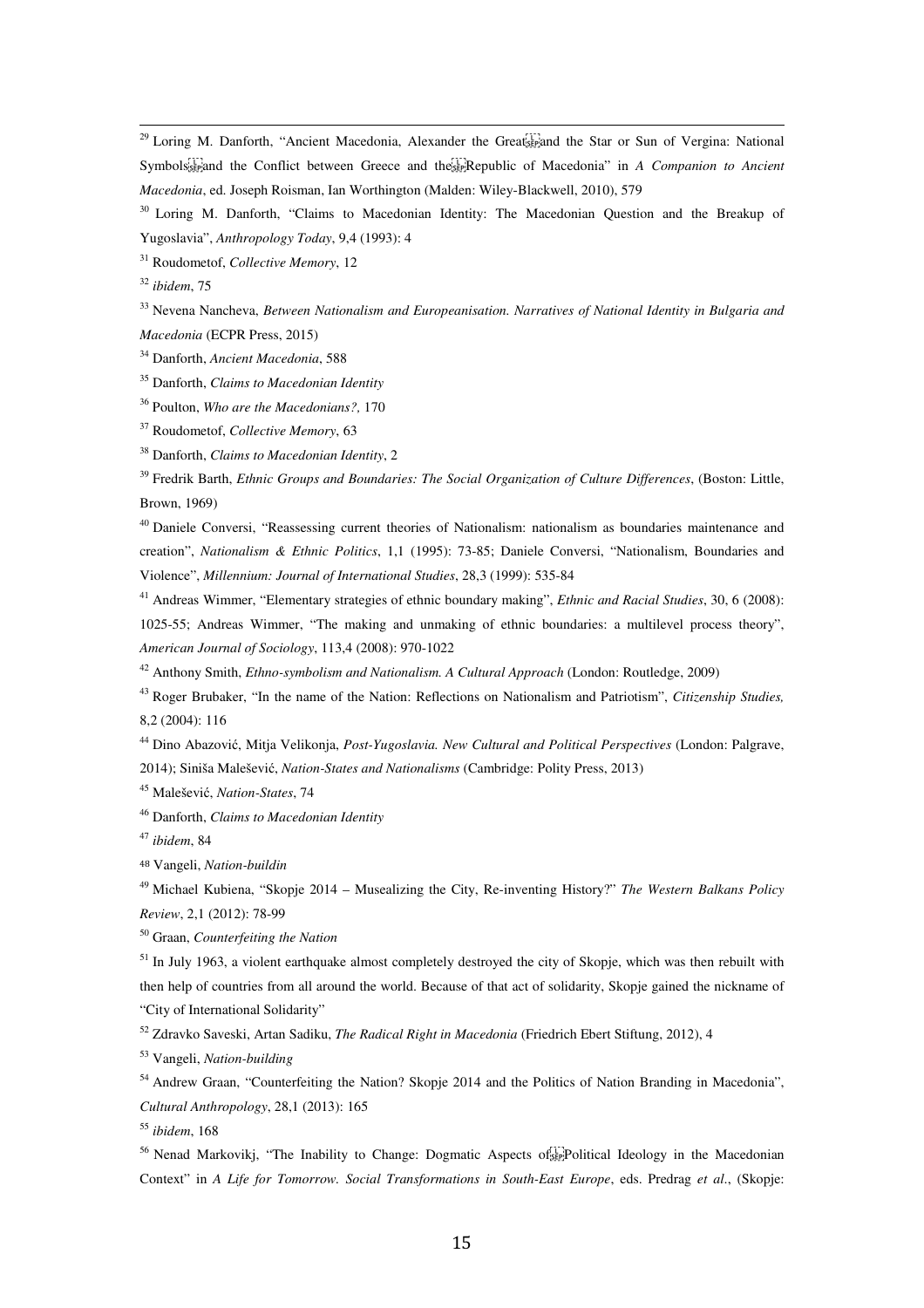Institute for Democracy "Societas Civilis", 2015), 144

<sup>57</sup> "Nations in transit". Macedonia Country Report (Freedom House, 2016). Accessed December 24, 2016. https://freedomhouse.org/sites/default/files/NiT2016\_Macedonia.pdf

<sup>58</sup> see: Peter Hanak, "A National Compensation for Backwordness", (paper presented at the annual colloquium series: Nationalism, Nation-State and, California, UCLA, February 10, 1992); Vangeli, *Nation-building*

<sup>59</sup> Markovikj, *The Inability to Change*, 144

<sup>60</sup> Vangeli, *Nation-building*, 22

 $\overline{a}$ 

 $<sup>61</sup>$  The river Vardar divides Skopje into two sides, one mostly inhabited by ethnic Macedonians, and one by ethnic</sup> Albanians;

<sup>62</sup> Kubiena, *Skopje 2014*, 90

<sup>63</sup> When, in 1991, Macedonia declared independence, it established that new state as a (ethnic) nation state, declassing the ethnic Albanians to a minority status. The ethnic Albanian discomfort grew consistently, and interethnic tensions culminated in a short conflict in 2001;

<sup>64</sup> Jasna Koteska, "Troubles with History: Skopje 2014," *Art Margins [Online],* December 29, 2011. Accessed December 24, 2016. http://www.artmargins.com/index.php/2-articles/655-troubles-with-history-skopje-2014

<sup>65</sup> Jordan Shishovski *et al*, *Check and Balances in the Republic of Macedonia. How to make them work*?, (Skopje: EPI Working Papers, 2016), 5

<sup>66</sup> Empirical data have been collected through qualitative interviews, performed in Skopje from February 2016 to July 2016;

<sup>67</sup> Roudometof, Collecti*ve Memory*, 13

<sup>68</sup> Benedict Anderson, *Imagined communities. Reflections of the origin and Spread of Nationalism* (London: Verso, 1983)

<sup>69</sup> Ernest Gellner, *Nations and Nationalism* (Oxford: Basil Blackwell, 1983), 6

## **Bibliography**

Abazović, Dino, Velikonja, Mitja. *Post-Yugoslavia. New Cultural and Political Perspectives*. London: Palgrave, 2014

Anderson, Benedict. *Imagined communities. Reflections of the origin and Spread of Nationalism*. London: Verso, 1983

Banac, Ivo. *The national question in Yugoslavia: origins, history, politics*. Ithaca: Cornell University Press, 1988

Barth, Fredrik. *Ethnic Groups and Boundaries: The Social Organization of Culture Differences*. Boston: Little, Brown, 1969

Brubaker, Roger. "In the name of the Nation: Reflections on Nationalism and Patriotism", *Citizenship Studies,* 8,2 (2004): 115-127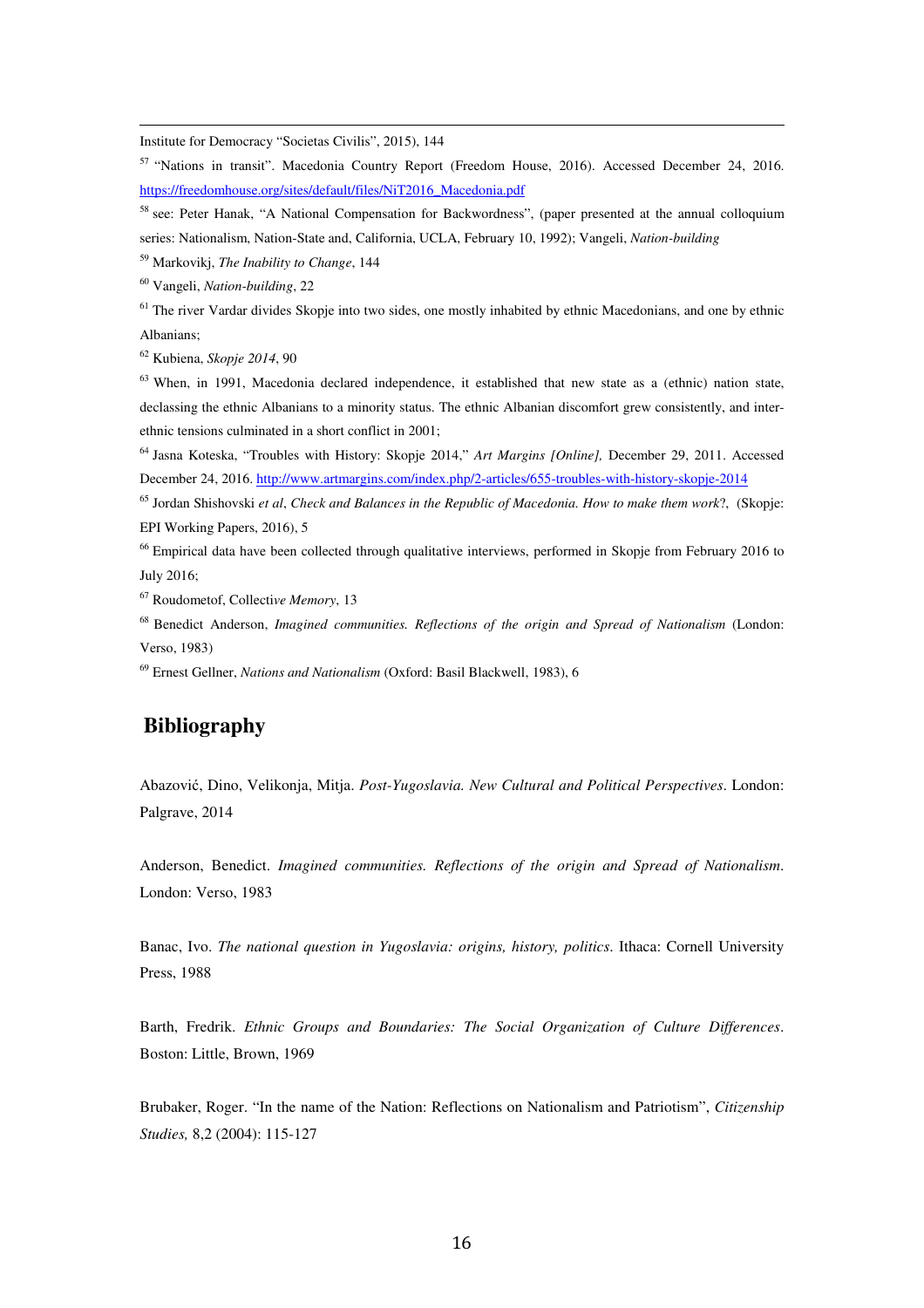Conversi Daniele. "Reassessing current theories of Nationalism: nationalism as boundaries maintenance and creation". *Nationalism & Ethnic Politics*, 1,1 (1995): 73-85

 $\overline{a}$ 

Conversi, Daniele. "Nationalism, Boundaries and Violence". *Millennium: Journal of International Studies*, 28,3 (1999): 553-584

Danforth, Loring M. "Claims to Macedonian Identity: The Macedonian Question and the Breakup of Yugoslavia", *Anthropology Today*, 9,4 (1993): 3-10

Danforth, Loring M. "Ancient Macedonia, Alexander the Great<sup>1</sup><sub>sep</sub>and the Star or Sun of Vergina: National Symbols<sup>[11]</sup><sub>Sepand</sub> the Conflict between Greece and the Republic of Macedonia". In *A Companion to Ancient Macedonia*, edited by Joseph Roisman and Ian Worthington, 572-598. Malden: Wiley-Blackwell, 2010

Floudas, Demetrius Andreas. "FYROM's Dispute with Greece Revisited", *The New Balkans, East European monographs*. Columbia: Columbia University Press, 2002

Graan, Andrew. "Counterfeiting the Nation? Skopje 2014 and the Politics of Nation Branding in Macedonia". *Cultural Anthropology*, 28,1 (2013): 161-179

Gellner, Ernest. *Nations and Nationalism*. Oxford: Basil Blackwell, 1983

Hanak, Peter. "A National Compensation for Backwordness". Paper presented at the annual colloquium series: Nationalism, Nation-State and, California, UCLA, February 10, 1992

Irwin, Zachary T. "Macedonia since 1989". In *Central and Southeast European Politics since 1989*, edited by Sabrina P. Ramet. 328-357. Cambridge: Cambridge University Press, 2010

Keil, Soeren. *Multinaitonal Federalism in Bosnia and Herzegovina.* Aldridge: Ashgate, 2013

Koteska, Jasna. "Troubles with History: Skopje 2014," *Art Margins [Online],* December 29, 2011. Accessed December 24, 2016. http://www.artmargins.com/index.php/2-articles/655-troubles-withhistory-skopje-2014

Kubiena, Michael. "Skopje 2014 – Musealizing the City, Re-inventing History?". *The Western Balkans Policy Review*, 2,1 (2012): 78-99

Listhagu O., Simkus, Albert (eds). *Civic and Uncivic Values in Macedonia. Values Transformation, Education and Media*. New York: Palgrave Macmillan, 2013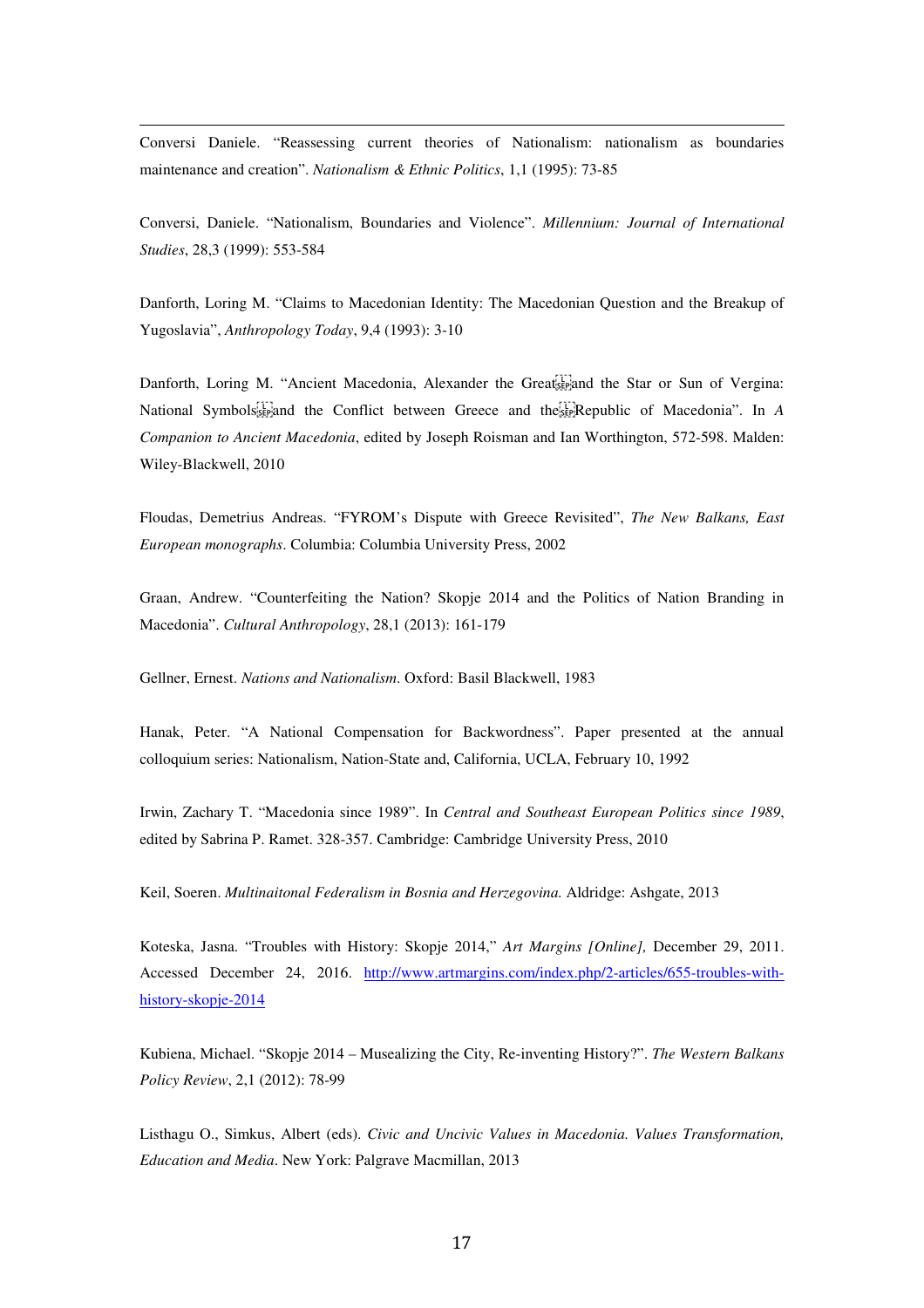Malešević, Siniša. *Nation-States and Nationalisms*. Cambridge: Polity Press, 2013

 $\overline{a}$ 

Markovikj, Nenad. "The Inability to Change: Dogmatic Aspects of Fight Political Ideology in the Macedonian Context". In *A Life for Tomorrow. Social Transformations in South-East Europe*, edited by Cvetičanin, Predrag, Mangova, Ilina, Markovikj, Nenad. 137-154. Skopje: Institute for Democracy "Societas Civilis", 2015

Nancheva, Nevena. *Between Nationalism and Europeanisation. Narratives of National Identity in Bulgaria and Macedonia.* ECPR Press, 2015

"Nations in transit". Macedonia Country Report (Freedom House, 2016). Accessed December, 24 2016. https://freedomhouse.org/sites/default/files/NiT2016\_Macedonia.pdf

Pettifer, James. *The New Macedonian Questio*n. London: Palgrave Macmillan, 1999

Puolton, Hugh. *Who are the Macedonians?.* London: C. Hurst & Co, 2000

Ramet, Sabrina P. *Thinking about Yugoslavia. Scholarly Debates about the Yugoslav Breakup and the Wars in Bosnia and Kosovo*. Cambridge: Cambridge University Press, 2005

Reuter, Jens. "Policy and economy in Macedonia". In *The New Macedonian Question*, edited by James Pettifer, 28-46. London: Palgrave Macmillan, 1999

Rossos, Andrew. *Macedonia and the Macedonians. A History*. Stanford: Hoover Institute Press, 2008

Roudometof, Victor. *Collective Memory, National Identity, and Ethnic Conflict. Greece, Bulgaria and the Macedonian Question*. Westport: Praeger Publishers, 2002

Saveski, Zdravko, Sadiku, Artan. *The Radical Right in Macedonia*. Friedrich Ebert Stiftung, 2012

Shishovski, Jordan, Lechevska, kalian, Borovska Vikrotija, Blazheva, Ana. *Check and Balances in the Republic of Macedonia. How to make them work*?. Skopje: EPI Working Papers, 2016

Smith, Anthony. *Ethno-symbolism and Nationalism. A Cultural Approach*. London: Routledge, 2009

Trobest, Stefan. "Historical Politics and Histrocial 'Masterpieces' in Macedonia before and after 1991", *New Balkan Politics,* 6 (2003)